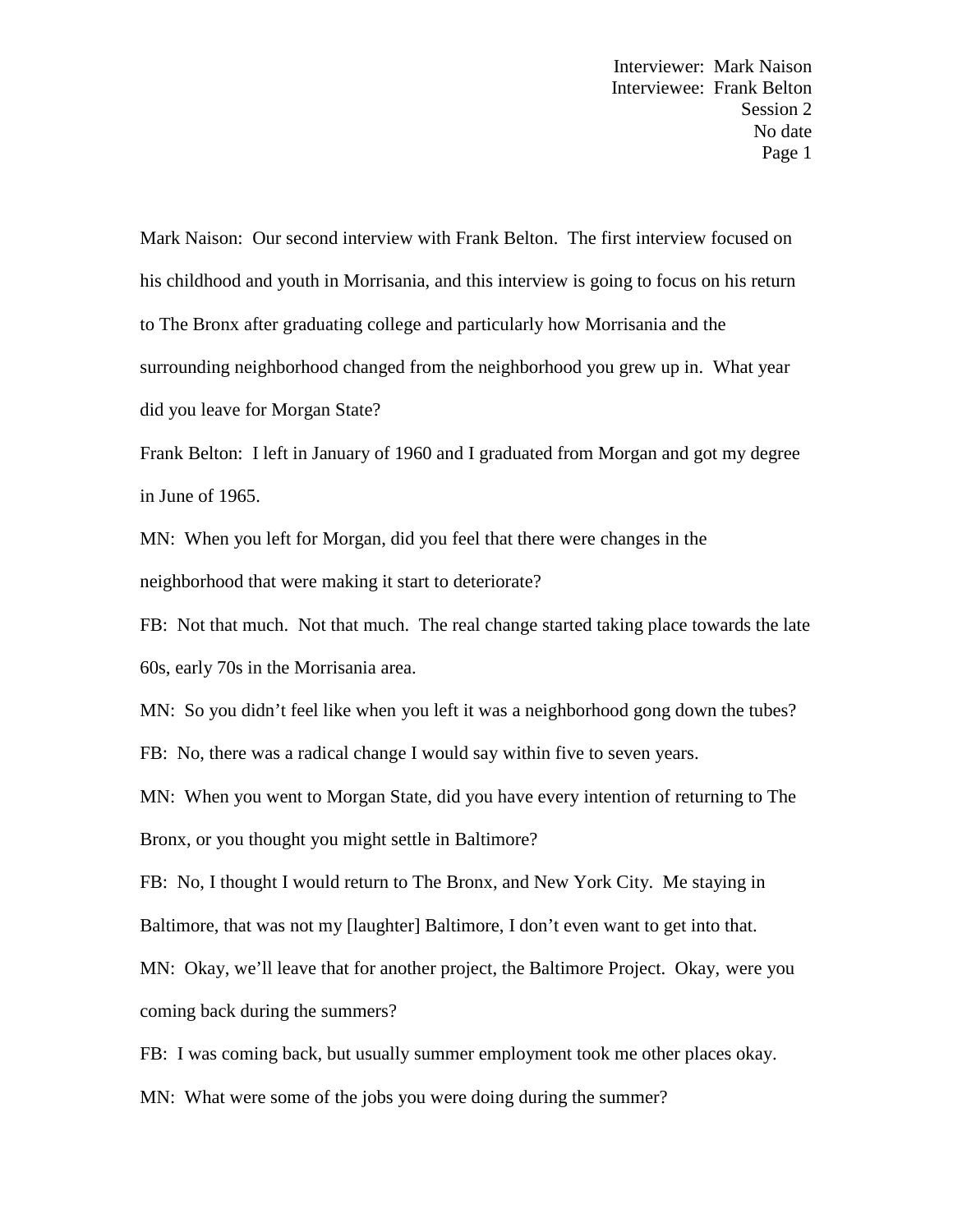FB: Well my church had a resident camp, St. Augustine's, had a resident camp up in Revita, New York. And I went up there two summers, while I was still at Morgan and worked in their summer camp.

MN: Was this a summer youth camp, or was this a church, or were older people --

FB: No, no, it was a youth camp.

MN: So when did St. Augustine's create this camp?

FB: Let me see, back in, I believe they started it, Reverend Hawkings, Reverend Boeing, and his brother in law Mr. Thompson, Leroy Thompson. I think it was 1955, 56. They were little chicken coupes and what not. And then in 1957, they built a couple of cabins you know.

MN: Now where was this, in the Catskills or - -

FB: Yeah, the northern part of the Catskills, just south of, about twenty miles south of Albany - -<br>MN: Wow

FB: In Green County, in Green County.

Bob: Was that Camp [inaudible]?

FB: Yeah, that was Camp [inaudible].

MN: When you were growing up, had you gone to summer camps? Had you gone to Minisink or any of the others?

FB: Went to camp, but it wasn't [laughter]. Like I said, when I lived in Michigan, and the house burned down in 47, my father went back up in the spring of 48 and built a little shack. And we went there every summer the day after school closed, since it was cheap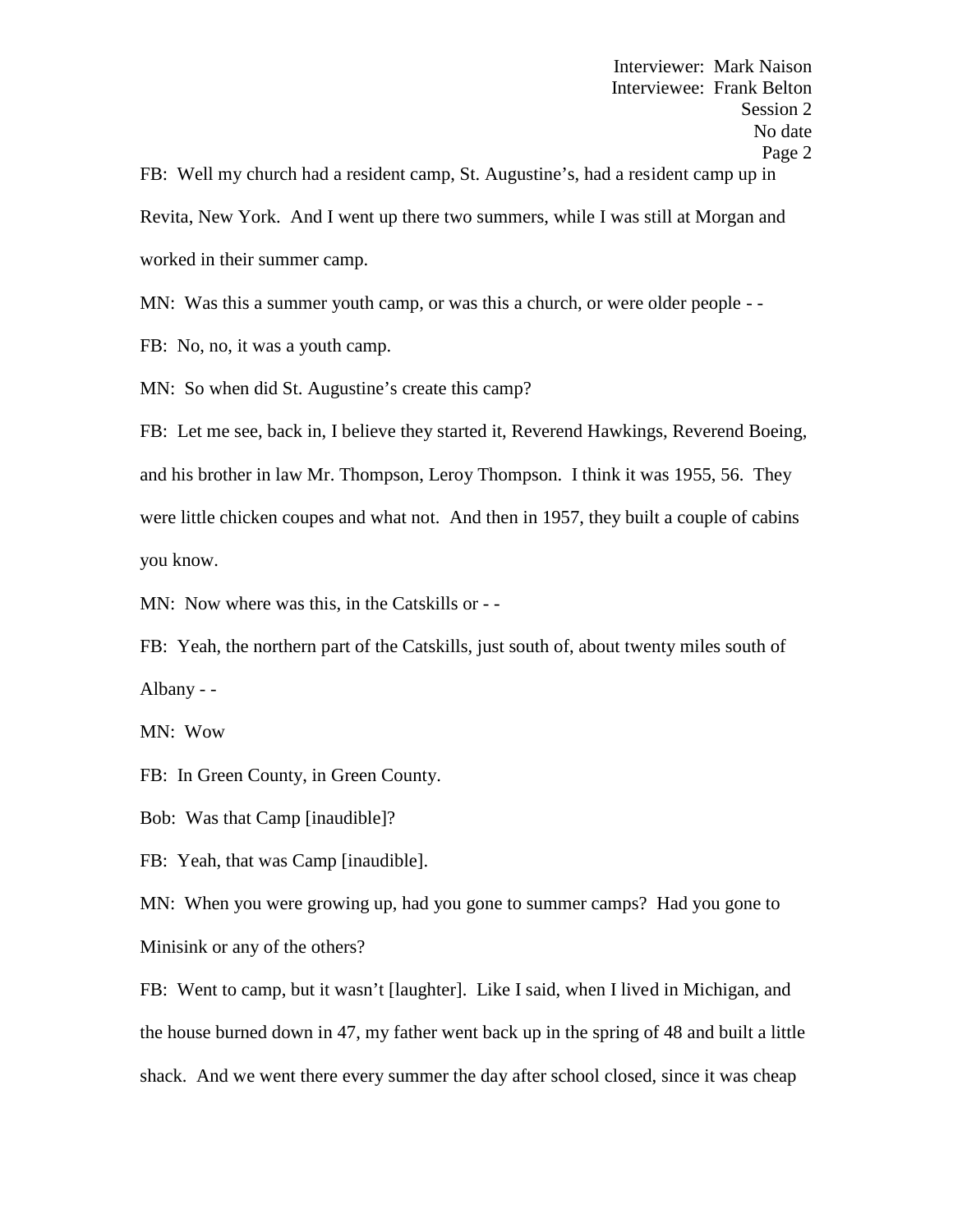for him because he worked for New York Central Railroad and was able to get free transportation for us, and we spent our summers in Michigan, at least I did up until the summer of 1954.

MN: Now when you were working at the St. Augustine's camp, how many children would they have up there for a summer?

FB: When I first went there in 58, the summer of 58, it started off with about 60 kids, and each year, it got progressively larger. The last time I was up there was the summer of 66 and they had 125 kids up there.

MN: And were these all children of members of the congregation?

FB: No, kids came from city wide around. Some from, a couple of kids came from Jersey. In fact I remember the great football player, Jim Brown, his daughter was up there in the summer of 66.

MN: What other summer jobs did you have?

FB: I was a messenger, Rapid Messenger Service [laughs].

MN: Was that bicycle or foot?

FB: Foot, foot, foot, foot, foot. Then I worked, well let's see, the 41<sup>st</sup> Precinct had a day care and I worked in there summer 62. Summer 63 I worked as an elevator operator down in the New York Times building down on 43rd Street. And summer of 54 [64] I stayed in Baltimore, in summer school, and worked in a hospital as an orderly and that was the extent.

MN: And when you came back to New York, did you go directly into the graduate program at NYU?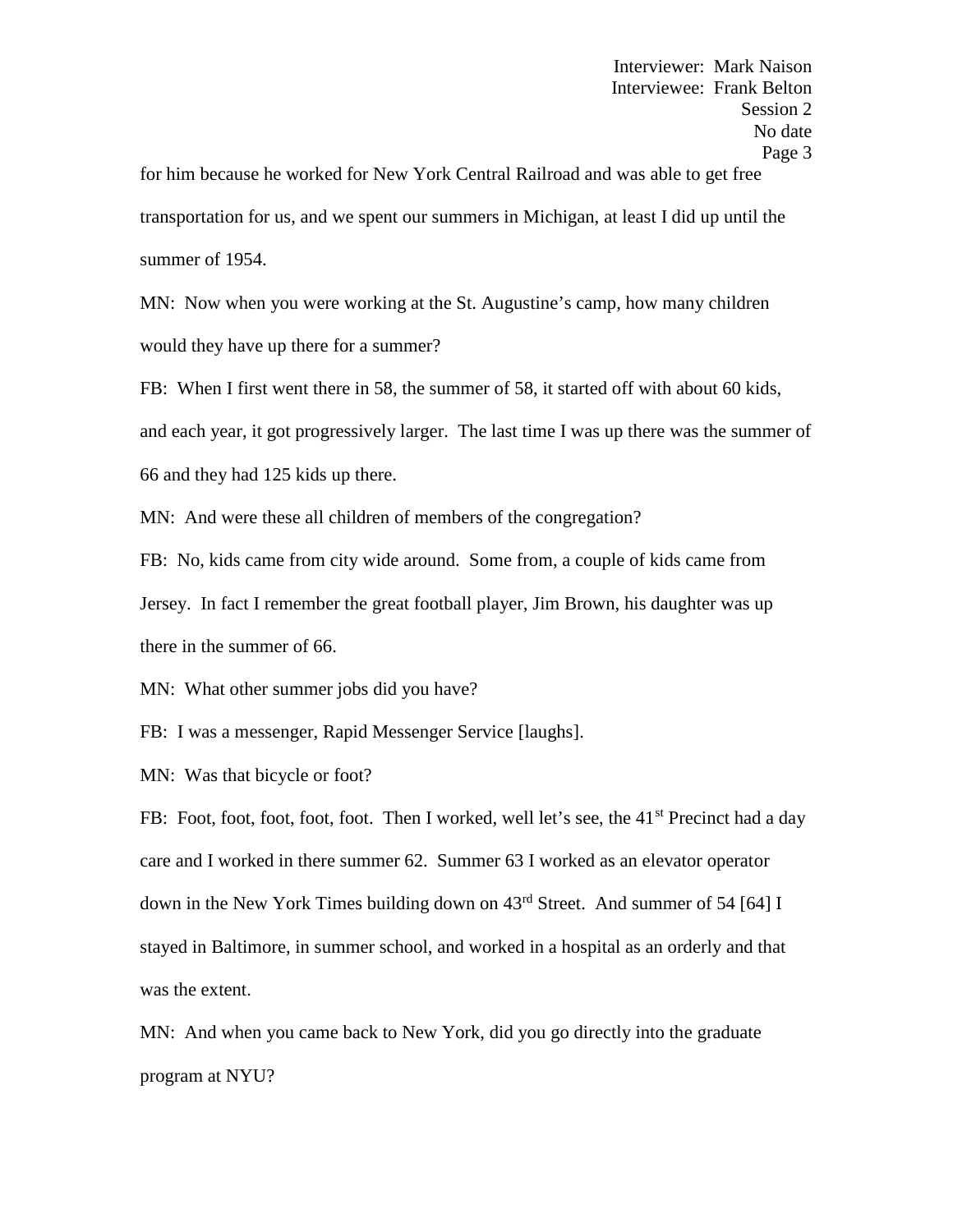FB: Well it was so funny [laughs]. I did some house work for some of the professors down at Morgan.

MN: When you say house work, you mean construction?

FB: No, house work meaning either washing windows, a little painting, scrubbing floors, you know. And in fact, the head of my department, his wife had hired me and I used to wash her floors and windows and what have you, and whatever she needed done. So one day in the evening, I was outside doing something with his boat, Dr. Birkard, and his wife was saying "Belton, what are you going to do now that you've graduated?" I said well I was thinking about going to grad school, either Michigan State University or Indiana and take a degree in guidance counseling. She said "wow, you know, maybe when you get back up in New York, do you remember Dr. Bergercliffe?" I said yeah, I took a course from him. He was up at NYU at their school of Ed. She said "well when you get up there you should get in touch with him because he has s program that you might want to get involved in". So when I came back home, I called his office and this guy Ronald Broome answered the phone and I said I'm a recent graduate from Morgan State and I was told to get in touch with Dr. Bergercleffe because he was involved in a special program down there. He said, "wow, are you from New York?" I said yeah, I went to Morris High School. He said "Wow, I need to talk to you. Why don't you come down here?" So I went down and within about a half an hour, Ron drove a, similar to what you are doing now, found out I was a graduate of Morgan, I mean if Morris High School, a general course student, and half of the students in the projects were from Morris and the other half were from Benjamin Franklin High School, Project Apex. So he hired me as a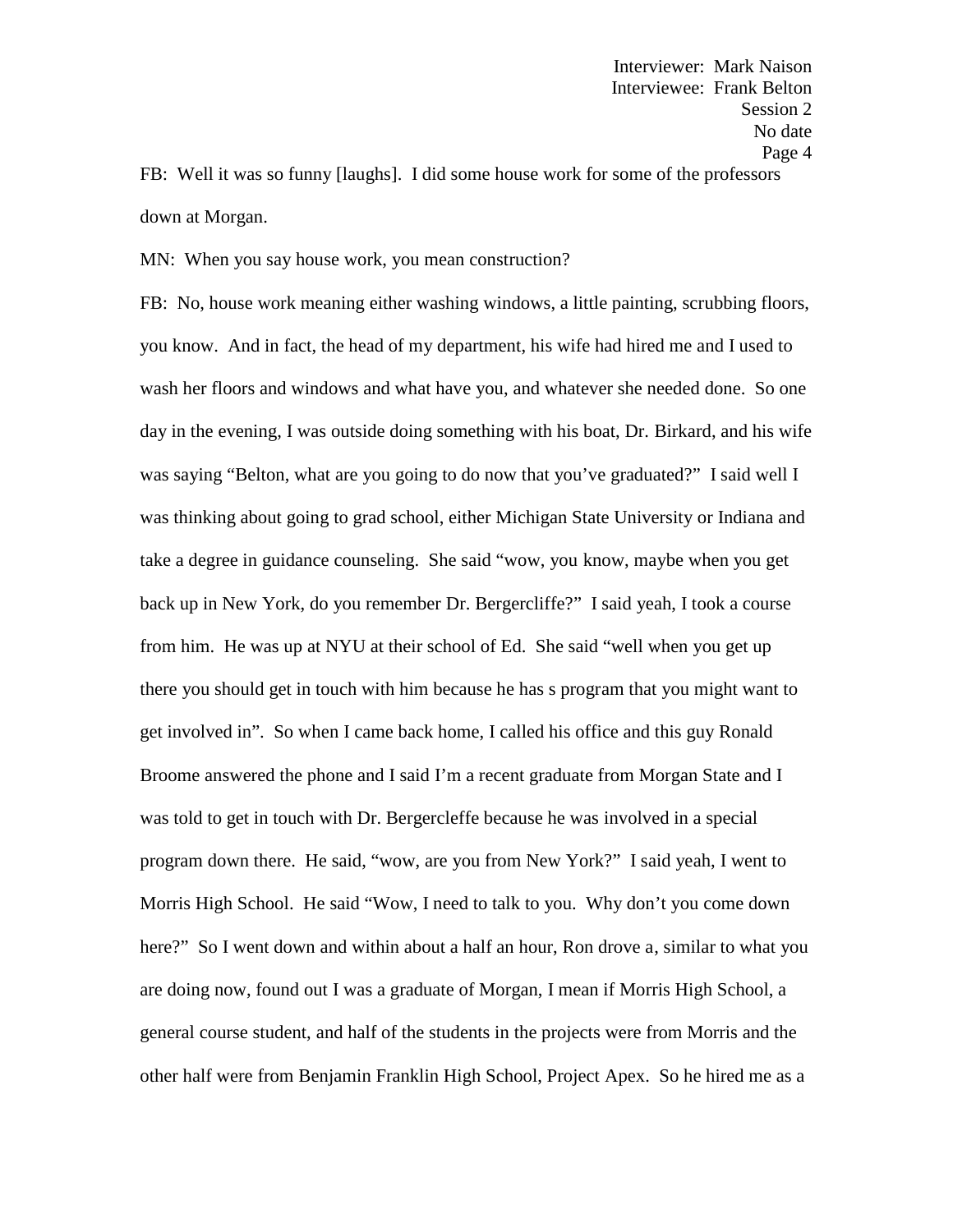graduate assistant. I stayed there for a year, worked as a graduate assistant in the project. It was so funny, Ron Broome was working on his P.H.D. at NYU and I remember about 5 or 6 years later I was down, usually once or twice a year I go down to Morgan and just sashay around the campus, and I was going into the cafeteria, and this guy was coming out and he looked at me and I looked at hi and said Ron Broome what you doing down here. He said "I'm working down here. I'm a professor down here in the school of med." I said ain't this a - - what a coincidence. And just to show you how things worked out and turned out, but after I left NYU, I went to work as a group worker for Jewish wives. I went down here on Tremont and Southern Boulevard.

MN: Oh I know that, they closed that place.

FB: Yeah, years ago they closed that place. They closed it back in 69. But you know once the Jewish population moved out, they take their services. Yeah, I worked there for about two years, the old East Bronx, YMHA, that used to be the old Ellsmere Theater and they made it into the Y. And they did a beautiful job and for years it was boarded up. People wanted to buy it, but the federation of the Ys wanted too much money for that building and people weren't able to you know, because it was ideal for a community center, it had a built in daycare center there.

MN: It's still boarded up there.

FB: Yeah, but the people went in and vandalized it to death. It was right next to St. Thomas Aquinas Church there.

MN: When the Claremont Houses opened in 65, I think that's when they were built, around that time?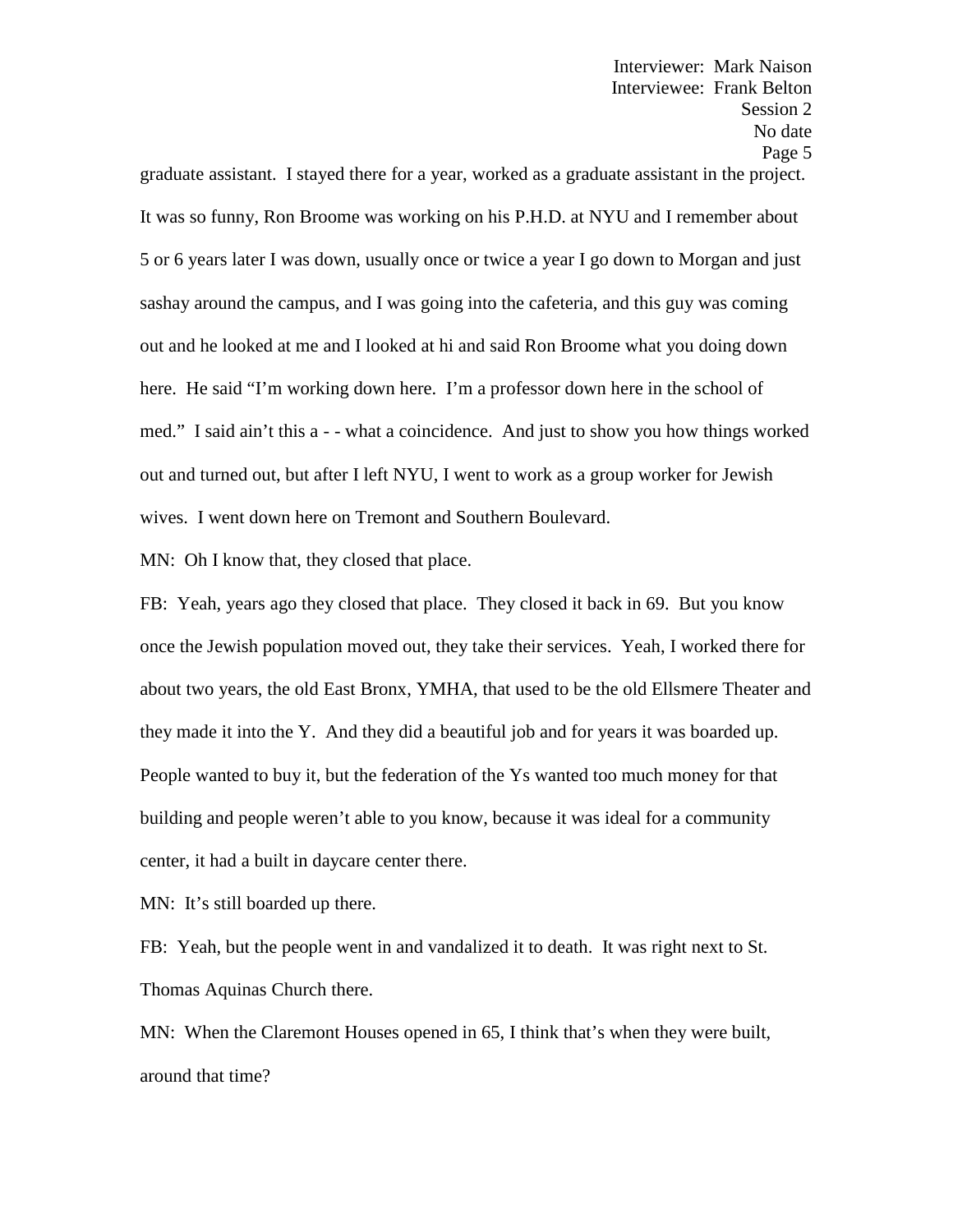# FB: 64, 64.

MN: Okay, when they were built, were people optimistic about this, or by that time was public housing starting to get a bad reputation?

FB: It depends on the neighborhood in reference to public housing. In some

neighborhoods, it was ideal. In other neighborhoods, it turned out to be an eye sore.

MN: What was the reputation of Claremont when it first opened?

FB: Claremont had a nice reputation. The housing authority, they had some strict rules and regulations at one time, they kind of casted them to the side, especially about pets, having pets. You couldn't have a dog at one time in public housing. If you had a prison record or jail conviction you couldn't live in public housing. And like I said, they had to get rid of those policies because probably half of the population from the 60s or early 70s would have been evicted from public housing. Claremont Houses was the largest low income housing development in New York City and if not, in the country. They had something like close to 4,200 units, apartment units, which is somewhere in the neighborhood of close to 20,000 people. And I was associated with from roughly when I started working in Claremont in October of 1969, I was a second year social work student at NYU and I was working there part time, to July of 84, when I left there - -

MN: When you left there in 69, had things in The Bronx started to deteriorate visible? FB: That process was beginning to really become visible and the deterioration, the fires and what not, - -

MN: What were the things, okay, you were back in town in 60 - - were you living at your parents house on Chizzone Street at that time or you had your own place?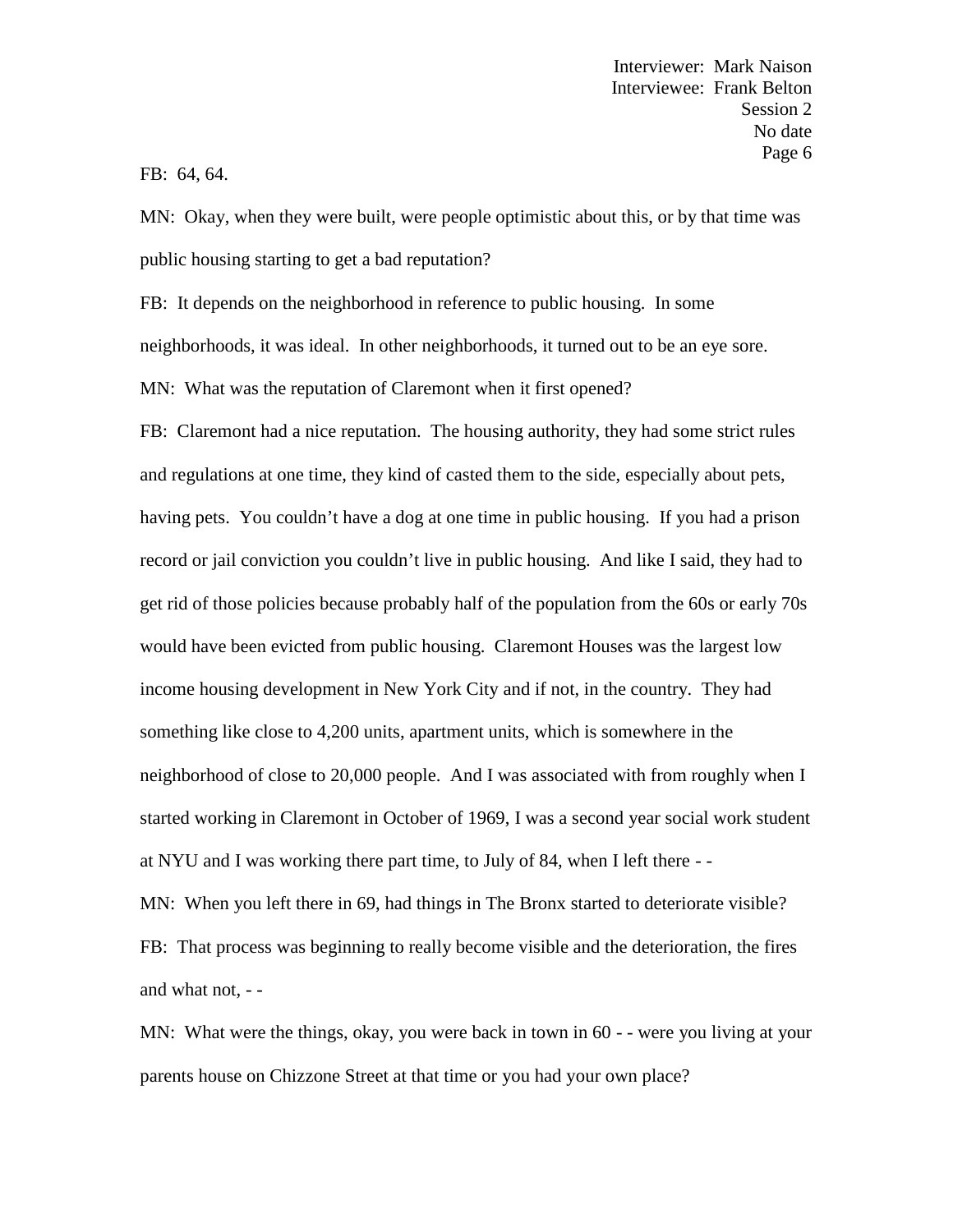FB: No, I had my own place which was about five blocks from there, I lived on Teller Avenue on 168<sup>th</sup> Street, so I used to walk the hill because my parents had lived on Chizzone Street, just off of Jennings Street, 169<sup>th</sup> Street, Lionel Place, so I used to walk from 169<sup>th</sup> Street I used to walk up Jennings Street, cross  $169^{th}$  Street, take  $169^{th}$  Street up to Teller Avenue and hey, I was home. So I used to pass Claremont maybe 3 or 4 times a week. I remember people used to, it was this lady who lived in Fulton Terrace, she always used to day "you know they're looking for an executive director at Claremont". They don't want me. Well, low and behold, I was working there part time and I had just graduated from NYU and I had accepted a job up at Stamford Connecticut as a community organizer at this West Side community center. They wanted to really get into the community and begin to really integrate their, provide their services to an integrated community. It still was a large white community, but heavily, not heavily, but there was a Black population, there was a small Hispanic population, a Mexican population, so they wanted to really do a heavy job integrating. Low and behold, I had already submitted my letter of resignation at Claremont. I think June  $30<sup>th</sup>$  was my last day there of [inaudible] and low and behold I remember one day I was standing at the door and the chairman of the board rushed in. He was, I could see he was mad, he had business on his mind. And a few minutes later, he come walking out with a bunch of ledgers under his arm. I found out the next day that the executive director at that time there had embezzled a large sum of money from Claremont. So I'm sitting home one morning, this was about a day later because I had just resigned so and I was looking to going up to Connecticut and Bill Hopkins, who was the chairman of the board asked me would I come over to the center. I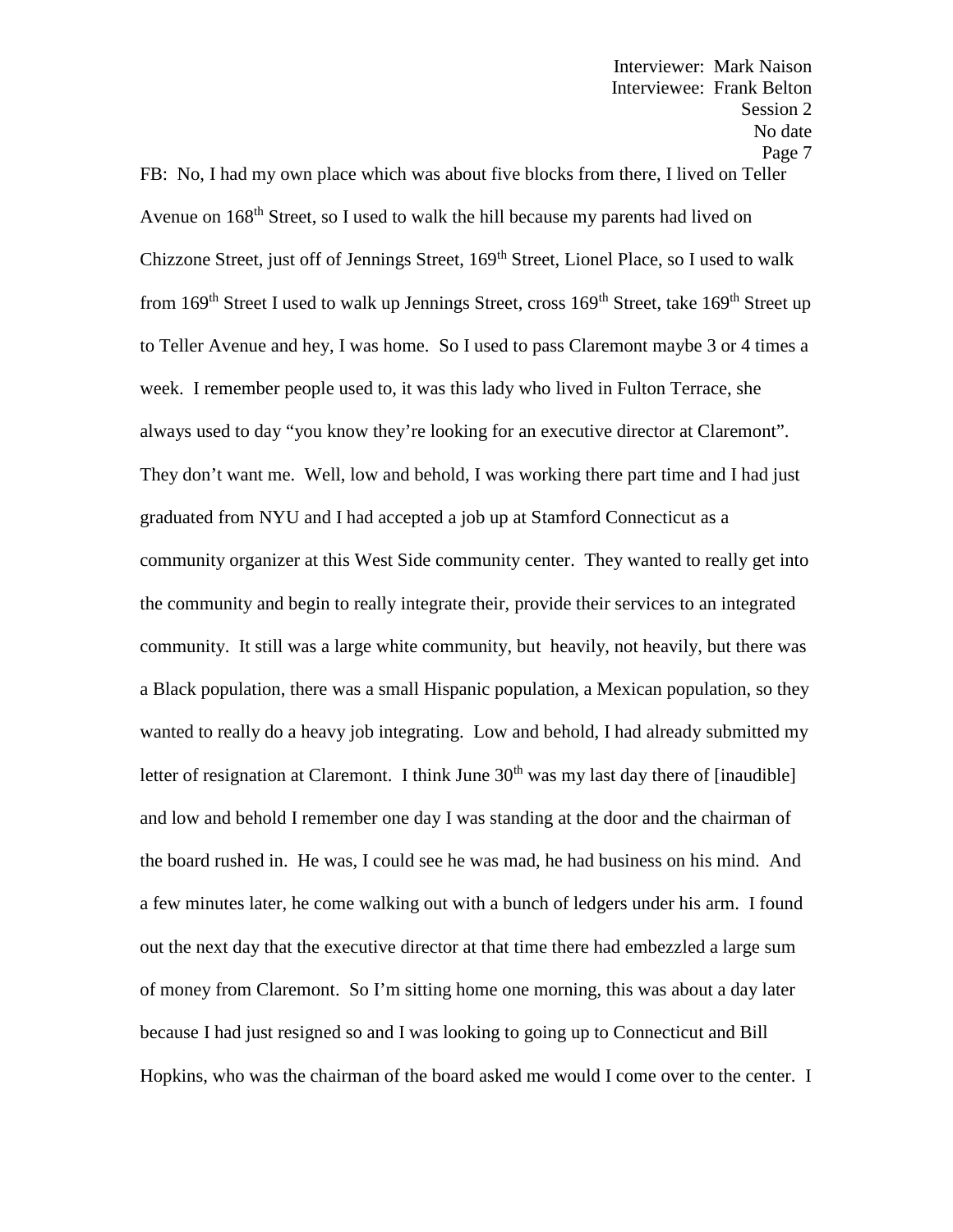Session 2 No date Page 8 said, yeah, I'll be over there in a little while. They told me what had happened, Jim Cook had [inaudible] with a lot of money and what not, and the agency was in bad shape financially and I remember when I walked into the board room which was also the executive director's office, my good friend Monty Gray, this guy Ederige Hill, and Bill Hopkins all hunched over and "Well Frank, the reason we called you over is we were wondering if you would serve as interim director here at the center because Jim Cook is no longer here". I said yeah okay. It was sad because I think it was some where in the neighborhood of about \$150,000 he [inaudible] with, well, he embezzled. And I did my best to hold the center together.

Interviewer: Mark Naison Interviewee: Frank Belton

MN: Were you dealing mostly with children in the center or adults also?

FB: Mostly we had a youth population that we served, and the Claremont neighborhood also had two day care centers they operated. They ran a housing program, a small drug counseling program which was needed in that neighborhood at that time.

MN: So even in 69 and 70 there was a big drug problem?

FB: yeah.

MN: Heroin?

FB: At that time, it was just coming down reaching the teenage population, which was beginning to get heavily involved in the drugs, the hardcore drugs, and we had a little small program there that attempted to counsel those teenage drug addicts, but heroin was a big thing.

MN: And was it a big thing back on Chizzone Street where your family was living? FB: Well, not so much on Chizzone Street, but the Morrisania community itself.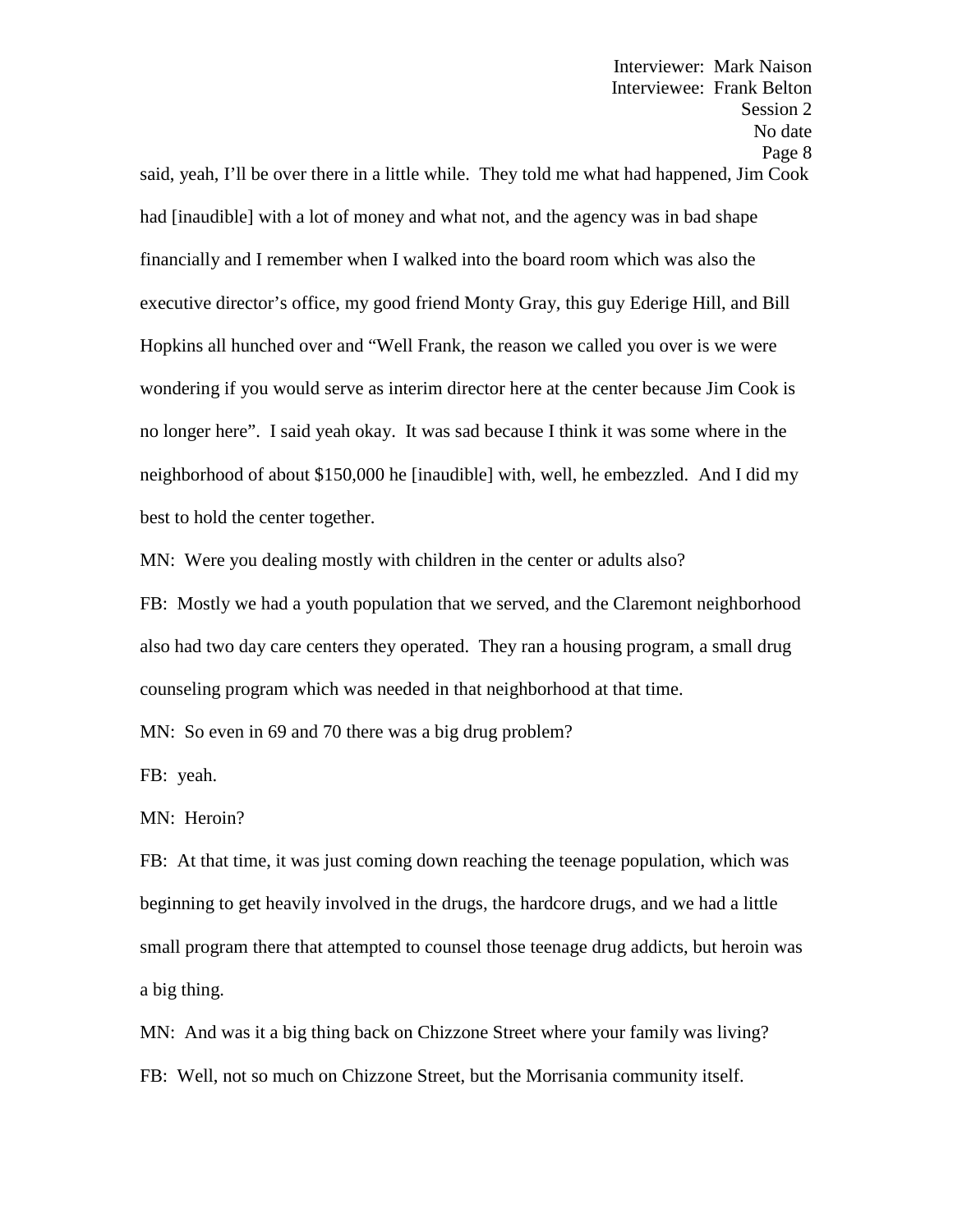MN: In the Morrisania community, heroin was pretty big at that time?

FB: Yeah.

MN: And what about where you lived on Teller Avenue?

FB: On Teller Avenue, not really, but the basic, there wasn't that many, most of it was private homes on Teller Avenue. Where I lived, it was a school across the street, PS 53, and then where I lived was 1230, that was one corner. And down at the other corner there was another building, what was it 1270, 1280. In those 2 apartment houses on the block, the rest were private houses. But the surrounding community had. Anonymous Voice: I want to ask a question about, Claremont was low income housing?

FB: Yes.

AV: So in order to get in there, the family income had to be below a certain level theoretically?

FB: Yeah.

AV: Now at the same time they constructed that, they constructed the Butler Houses was it?

FB: it looked like that was [inaudible] changes going on. You had three parts to Claremont Village. You had the Morrisania houses, you had the Butler Houses, and you had Webster Houses.

MN: And they were all low income?

FB: They were all low income.

AV: They were side by side by side.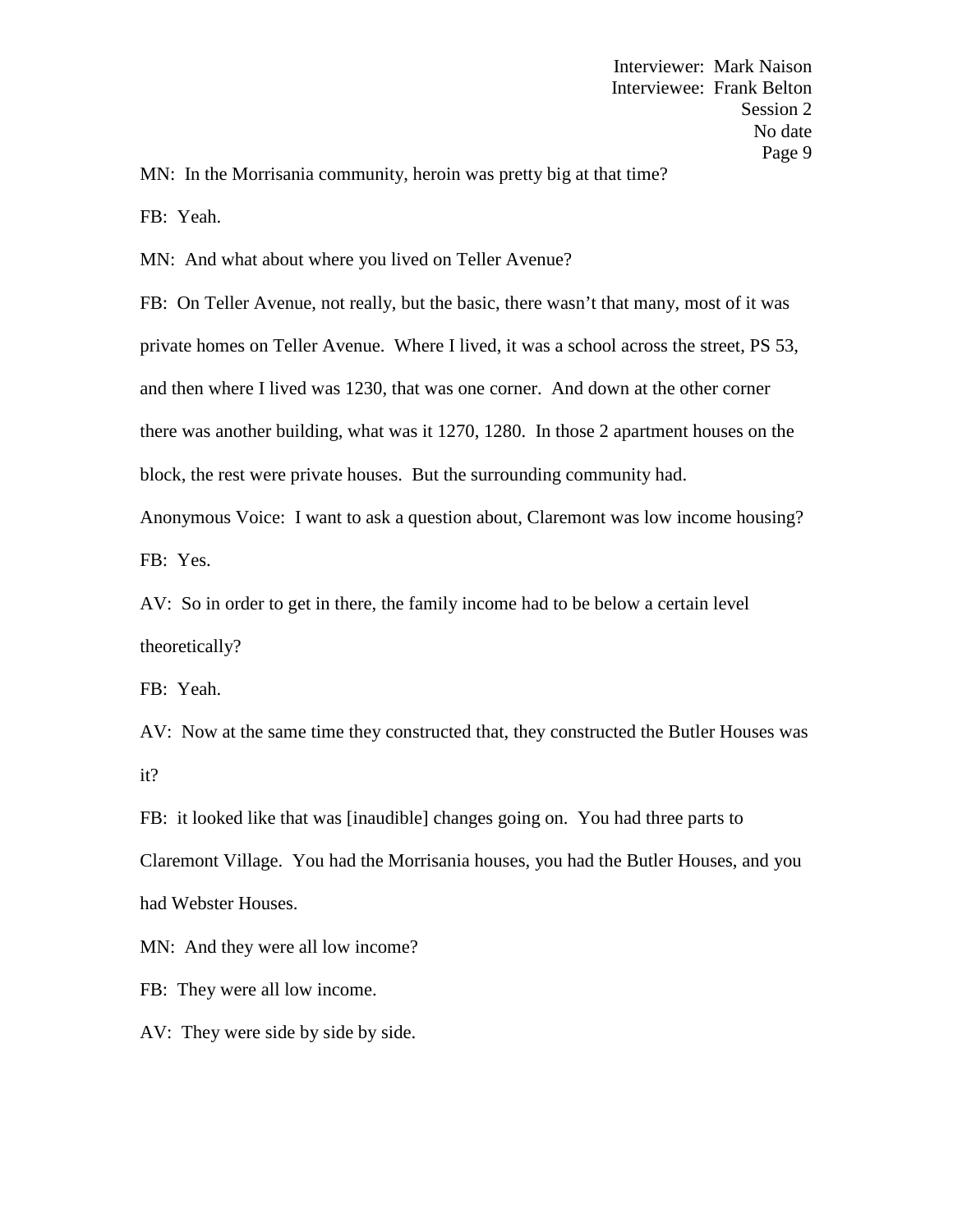FB: Yea, yeah, they stretched from 168<sup>th</sup> Street between Third Avenue and Webster Avenue, Third Avenue on the East and Webster Avenue on the West, 168<sup>th</sup> Street being the South border to 171<sup>st</sup> Street, the northern boarder.

AV: The distinction now, Butler Houses, was that middle income?

- FB: No, they were all low income.
- AV: They were all low income?

FB: Yeah, you had three low income projects back to back.

AV: Was there any, did they all get along? Or was there any - -

FB: They all got along. Only I guess, although there was Claremont, Butler, Webster Houses, they all made up Claremont Village.

AV: Claremont Village.

MN: So it was one - -

FB: One big low income development really.

AV: Was the educational support and the community services adequate for that volume of 20,000 people in that are?

FB: No way. No way. So the services that were there were just kind of holding on? FB: yeah, just holding on. Whatever services were there, the Claremont Neighbors tried [caughs] of course that was one agency that had a lot of problems. Even though Claremont Neighborhood Center was a community center built into that development in Claremont, oh that's right, Claremont Village incorporated all three buildings, although you had the Lewis Morris Houses, that's where I was. Lewis Morris Houses, Butler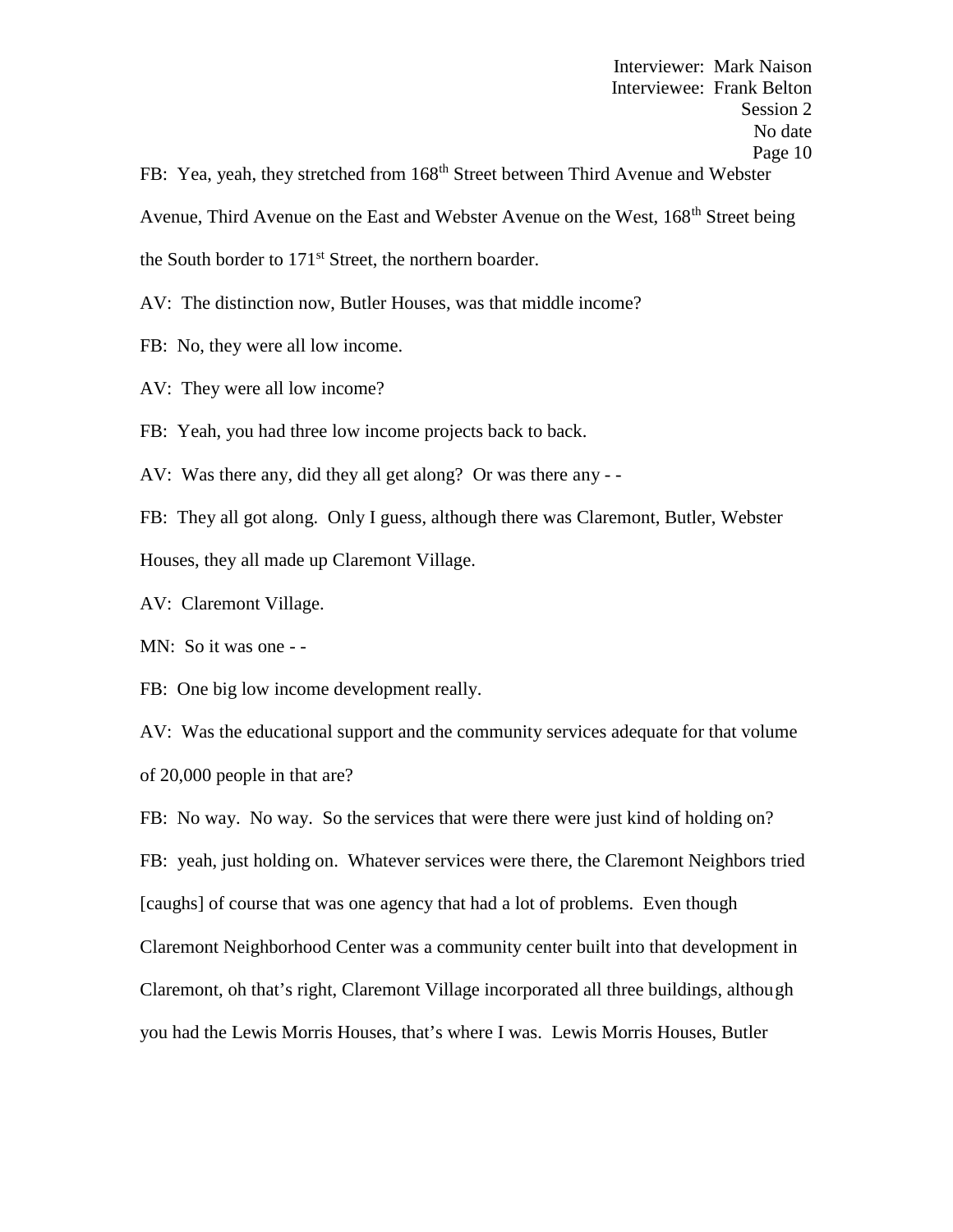Interviewer: Mark Naison Interviewee: Frank Belton Session 2 No date Page 11 Houses, and the Webster Houses. all three of those made up the Claremont Village. And each one of them had a separate management office.

MN: Did your particular program serve all three? We attempted to serve all three in the Claremont Village plus the surrounding neighborhoods.

MN: So you had people out - -

FB: Yes, yes.

MN: Now you have this very large underserved population. Do you think that the families who even moved in there were moved in were more trouble than the normal population in public housing at that time? Or not necessarily. You obviously got to know a lot of the lids. Were a majority of the kids you dealt with from single parent families?

FB: Yes, yes, in Claremont Village, close to 70 percent at the time I was there, 70 percent of the families in Claremont Village were single family, single parent homes. MN: And this is true in 1970?

FB: Yeah, around 1970, 70 yeah.

MN: Wow. Because I did all of these interviews with people from Patterson and maybe 10percent were single parent families in 1950 when it opened.

AV: That was a different model. When they were trying to make up for housing that was not available in The Bronx, or adequate housing. Moving to the Projects was kind of an ideal thing because people got, in their heads, they thought they were getting better services.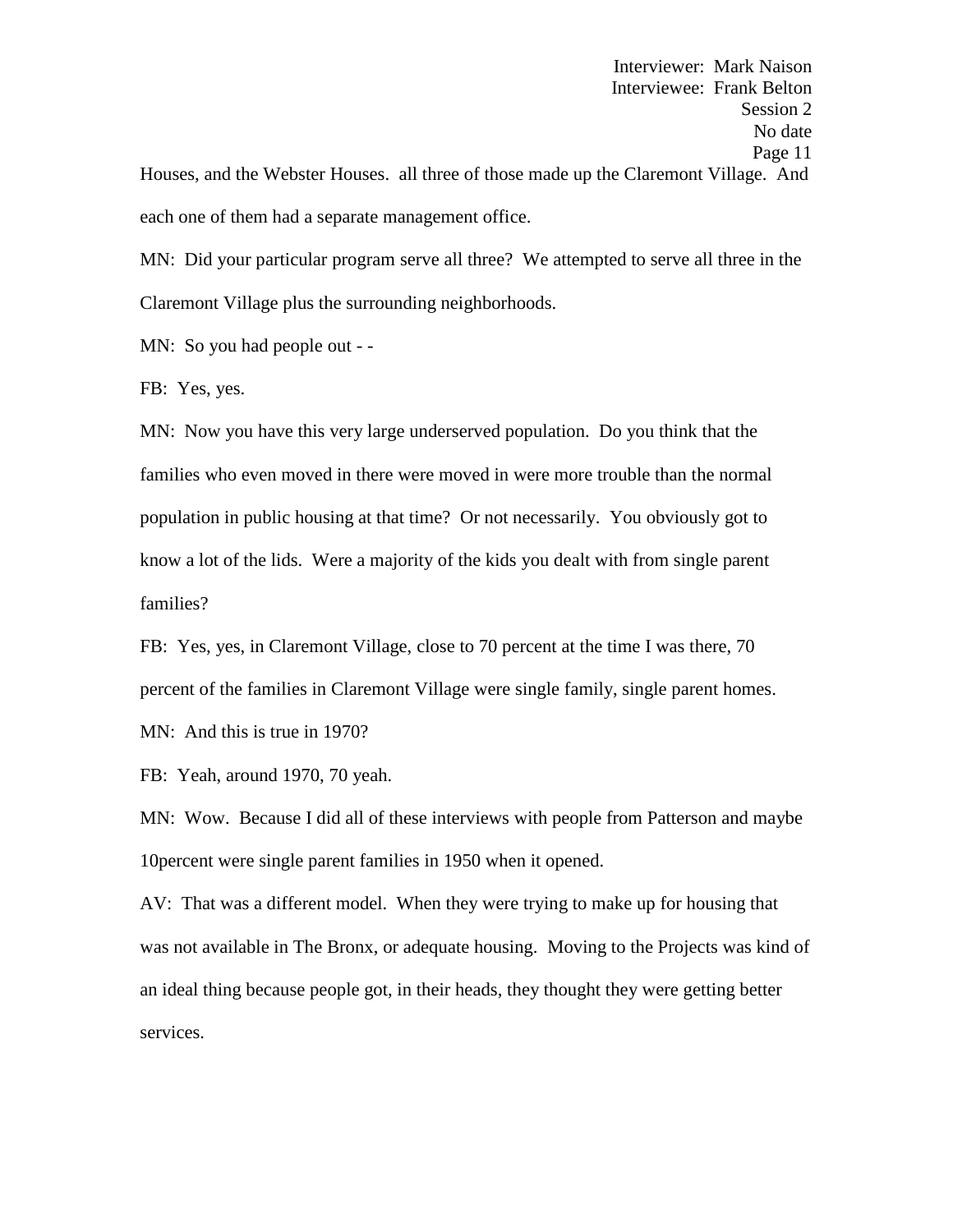MN: With Claremont, did people mostly come from The Bronx or they came from all over the city?

FB: They came, most of them came from The Bronx, but also different parts of the city. Housing authority offered you an apartment, and you better take it.

MN: Did you find the parents of the kids you were working with helpful and cooperative when you started working there?

FB: In some situations yeah, and others, no. There was a - parents, many of them were on welfare, not all of them, many – there was an attitude hey, do what you can for my child, but don't bother me. And this is the same attitude that filtered over to the public school system, the public school systems in the surrounding neighborhoods. Right there in Claremont Village, we had 1,2,3,4,5,6, five elementary schools and one intermediate school. And We used to, it was easy for us to maintain our tutorial programs because we were able to offer our services to the schools and we would make referrals to the center. At one time we had like 150 kids in our after school tutorial program alone.

MN: You had mentioned in the last interview that the atmosphere in the schools was starting to really change from when you were in school.

FB: Yeah, they had changed already, yeah.

MN: And can you describe that again, what you saw?

FB: As I said before one of the changes with the school system took place roughly about the mid 60s and on. The so called, quote unquote Black Power image came about. Black kids began to assert themselves. Not being smart, but they asserted themselves. A lot of teachers, good teachers who taught in those schools decided hey they weren't going to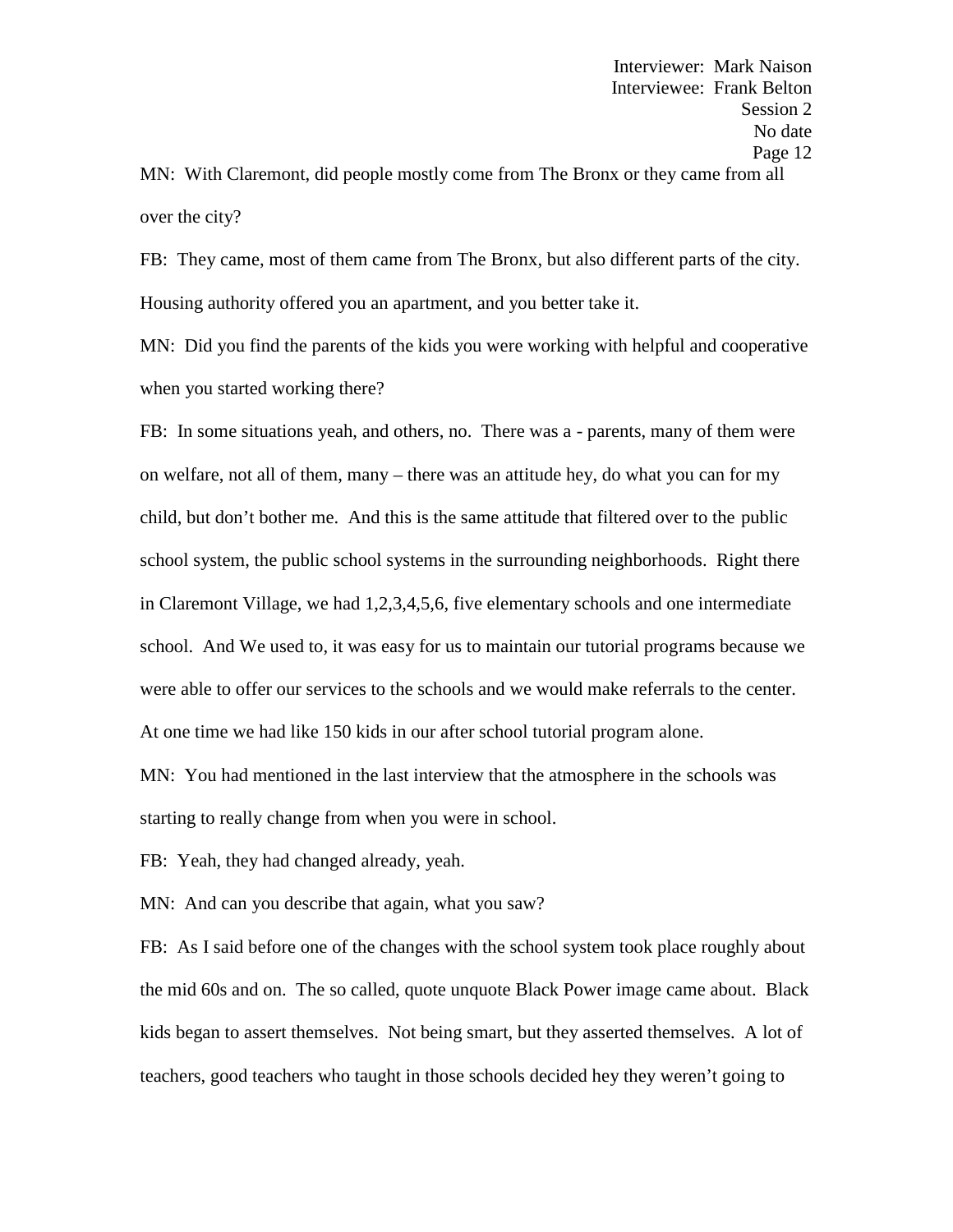deal with the situation changes in attitudes, the mixture of attitudes that came about many of the youngsters, and they moved on. And what happened, those schools in order to maintain a [inaudible] had to take first and second year teachers coming in. Of course a lot of these teachers were scared and even a lot of the teachers took on a different attitude about themselves.

AV: You had two strikes in the late sixties where they closed down the school system and it was about community control. So that was an influence on how the schools, everybody was fighting for control of the schools because like you said, they weren't adequately addressing the issues.

FB: Yeah, that's when, I remember back in ah, 2 things simultaneously took place there. The UFT really began to assert themselves as a union, I think the union had just been formed and they were really exerting pressure for changes or what not, and also at that time, 68, 69, a strong movement, it became a fact, the state told the city that you would get more tax dollars come from the state instead of having one separate district, school district, is to break them up, broaden into 32 school districts.

MN: Decentralization.

FB: Decentralization, okay.

AV: Then you had the community progress centers, which were local - -

FB: Political, anti-poverty programs.

MN: Now what was your perception of the anti poverty programs?

FB: I don't want to tell you.

MN: Honestly [laughter].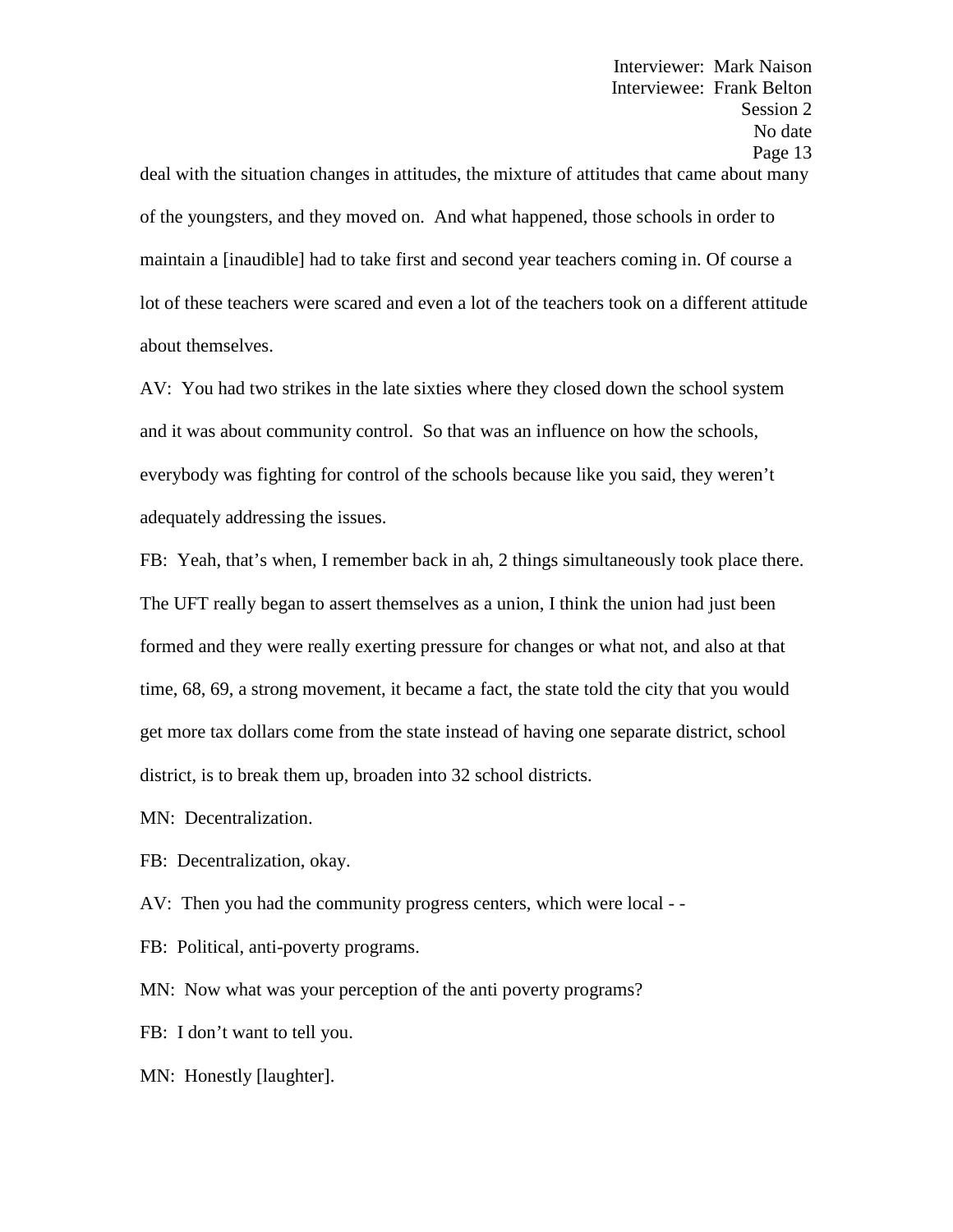Interviewer: Mark Naison Interviewee: Frank Belton Session 2 No date Page 14 AV: When you talked about the difficulty with the misappropriation of funds, that was pretty typical in some of the anti-poverty programs.

FB: Whoever got it, they controlled the pot.

AV: They sit there and address the needs - -

FB: The issues and all the problems - - MN: So there was a lot of corruption in the ant poverty programs?

FB: Yeah, you know, people got their hands, they had sticky hands, but I was just reading, I served on one of those boards, and Reverend Hine's son was chairman of the board back at that time that I served from 1952 to, no I'm sorry, 1972 to about 78, 79, no 78 yeah. Because as soon as Ed Koch became mayor, he decided to do away with all this community board stuff and anti poverty programs and what have so, so I served about 6 years.

MN: Were you at all involved in local politics or working with, you know - -

FB: This was, serving on the community board was one. I worked with some of the local politicians in the neighborhood, trying to bring additional programs. I served on the local community board which was the outgrowth, the so called decentralization, when they did away with the anti poverty programs, they brought in these so called local - -

MN: Community planning board?

FB: Yeah, the planning boards yeah, exactly, and I served on that, the Morrisania, which was the district three planning board. It was kind of out growth [caughs] under the [inaudible] of the borough president. They controlled the planning boards.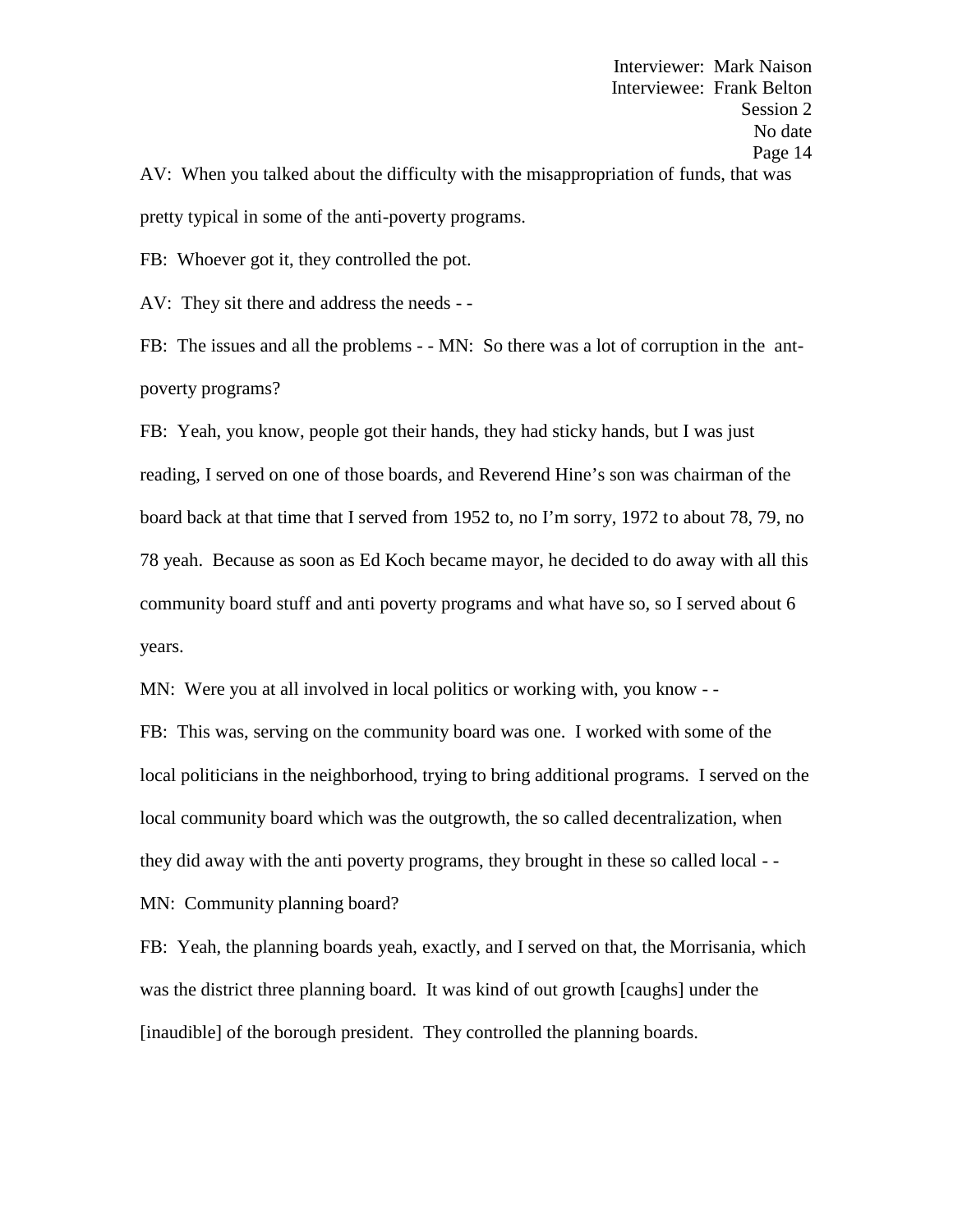Interviewer: Mark Naison Interviewee: Frank Belton Session 2 No date Page 15 MN: Now all of this is happening politically and it's almost like the grounds are shifting under your feet because the schools are falling apart, you got the drug problem, you got fires - -

FB: Well the drug problem has been there.

MN: The drug problem was something that was there?

FB: Yeah.

MN: But the school issue, was that connected to a more general erosion of adult authority or it was very particular to the schools?

FB: Let me just say this, the school system, it came to light how bad the school system was around 67, 68, when they had the big school strikes and what not, it really came out. It really came out in terms of how bad the schools were. My feelings were schools were bad when I was going there back in the 1950s and they've gotten progressively bad since. Even today I see it's a [inaudible] situation, but there's blame, not only on the school, the system itself, but also the strong erosion of the families. When I was growing up, parents valued education. They might not have had a good education themselves, but they wanted their kids to have a sound education and I know my father used to tell me go to school and be good [laughs] and I was good. One day, my uncle asked me if I was good in school today. I said yeah uncle, I was good in school today. I was good in doing my work, I was good in fighting, I was good in cursing out the teachers. But basically, there was a certain respect, and teachers, you respect your teachers. Even though most of them were white, they didn't take no crap, any of them. They'd fight you.

AV: Mr. Lawson at Junior High School 40.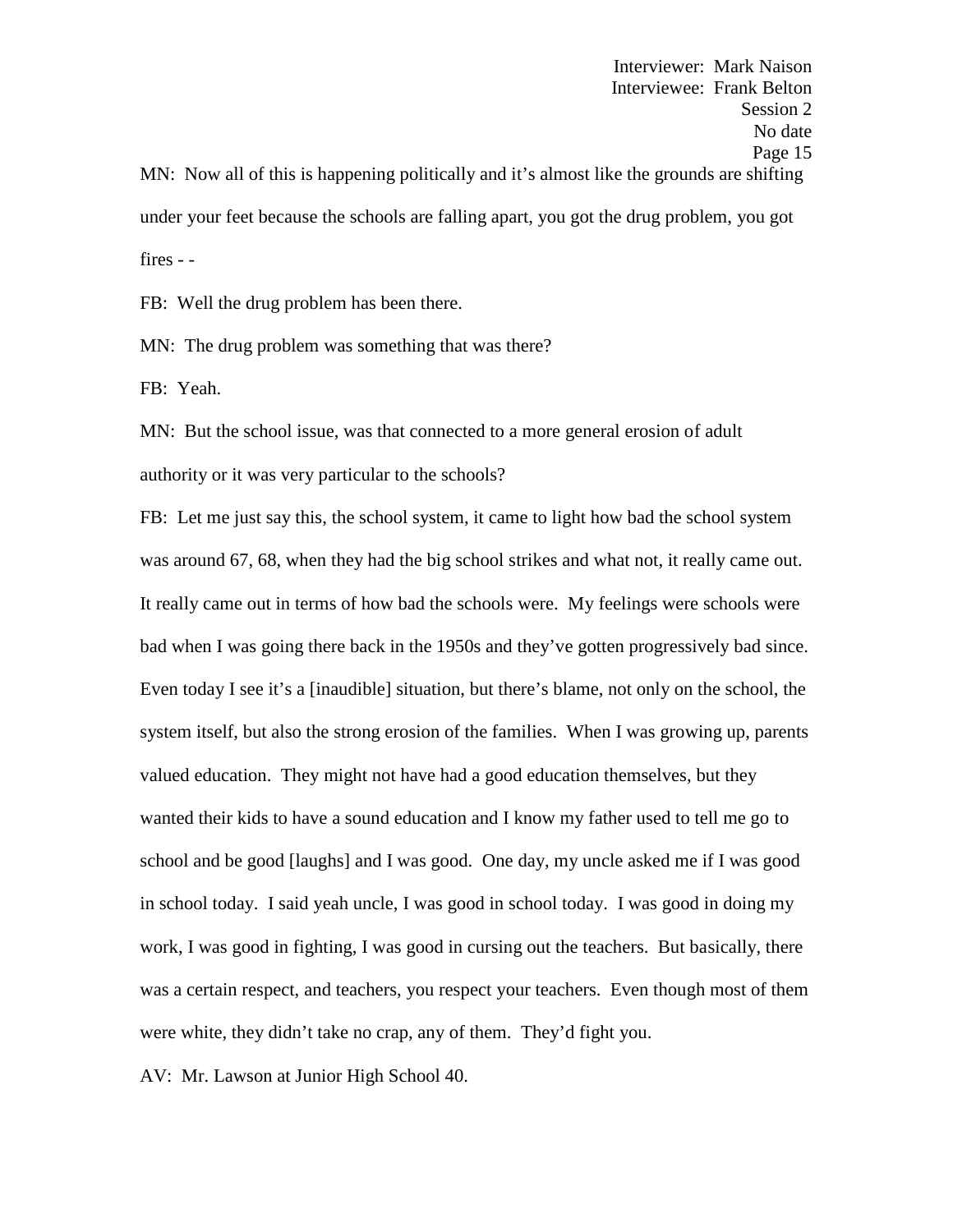FB: Mr. Lawson took over my class.

AV: Mr. Lawson was the first Black male teacher that was in our community. And he lived in our community. Mr. Lawson would visit your home if you didn't behave. He was not afraid, he didn't leave the area at three o'clock.

FB: He worked in the after school program in 99. We had I think 2 teachers Mr. Lawson and Ms. Booker - -

AV: She lived right across the street from the school.

FB: She lived right across the street. Then as, I think Jim left in 53 because I was a year behind him. It was this lady Ms. Peterson, and her family lived in 741 Jennings Street because her sister Sylvia Peterson was in my class and had a couple of younger brothers and sisters and older brothers and sisters, and she bean teaching at PS 40 back around 1953. And she grew up on Jennings Street which as I told you was a nice block to run through [laughter].

AV: A lot of musicians came out of that block.

FB: Yeah.

AV: A lot of Doo-Wop.

FB: Yeah a lot of Doo-Wop guys came out of that block. Like I said, Jennings Street between Prospect Avenue and Union Avenue had a reputation. Had some bad dudes come out of that block. Some nice guys too! And I mentioned there was another teacher that lived on that block, she taught at Morris. I forgot her first name, but her last name was Hanson and she had a brother who became a minister, Gettus Hanson, they all went to St. Aug. I'm quite sure they knew your brothers and sisters.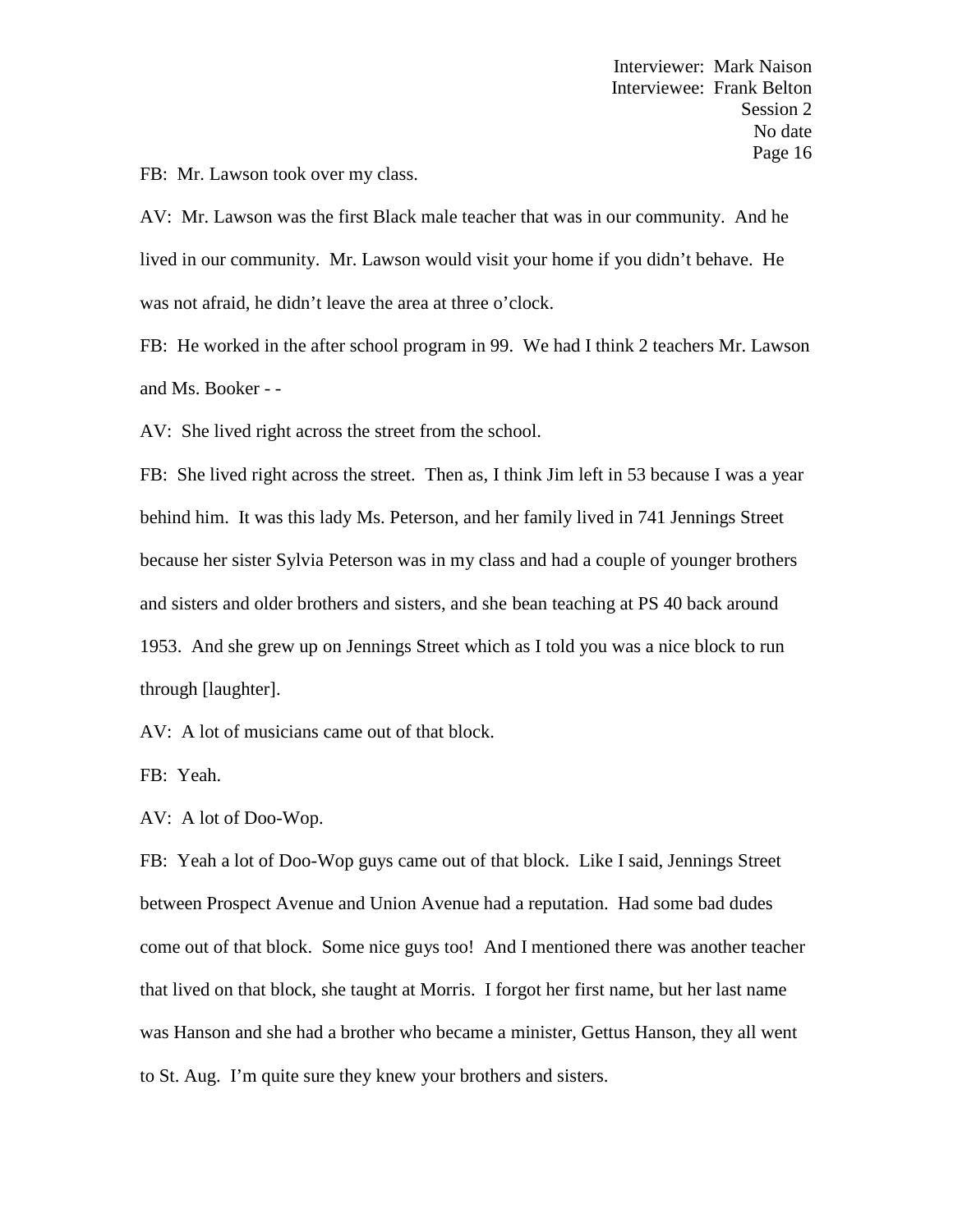# AV: Right.

MN: Now when you started at Claremont, and in that whole area, were fathers a factor in the lives of kids?

FB: No, like I said, 70 percent of the families living in Claremont Village were single family homes. In many situations, the father was nowhere to be found, and I'm sure that it's even more prevalent today.

MN: What happened to the men?

FB: You have to understand this too, the mentality of government back in the 40s, 50s, and 60s, you couldn't get welfare if the father was in the house, so a lot of fathers used to quietly disappear. If the social welfare investigator came around, you made sure you close were hidden and your presence was not in the house. At that time too, dope was on the continuous rise, so that took away a lot of men, a lot of fathers ended up in jail and also there were children who were born out of wedlock. And I think this was one of the problems that came in the 40s and 50s and some parts in the 60s, there was a family structure there but I think between the welfare system and the drug system and the criminal system eroded the black family. And the Hispanic family too.

AV: Would you say that the workers in the community centers and the after school centers, the people who were performing social work like duties, kind of took the place of some of the fathers?

FB: Tried to take the - - right - -

AV: And athletic coaches?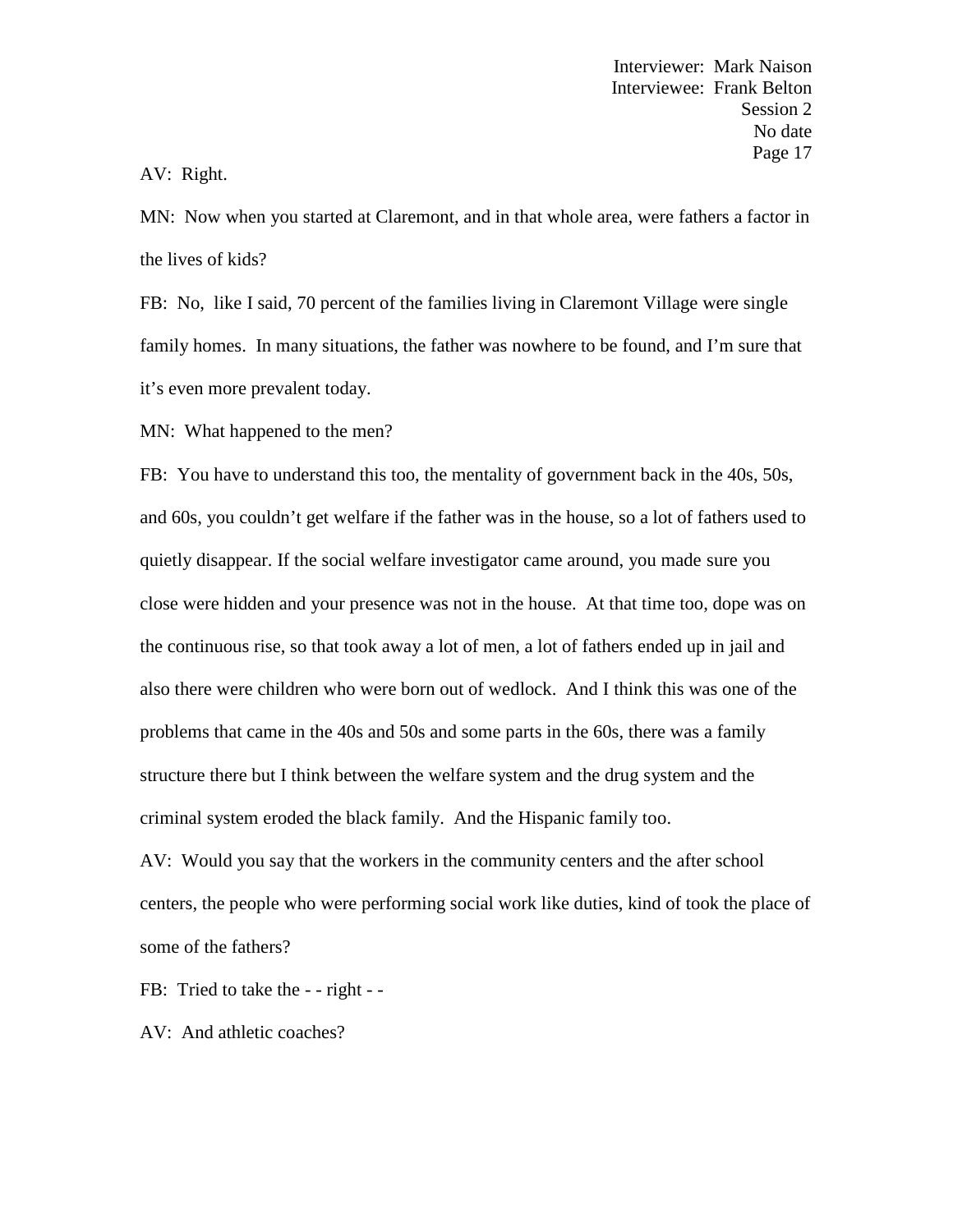FB: And this was really heavy in Claremont. Some people couldn't understand it. You're executive director. How did you get involved with your business? I said, I see it as part of my job to work with these youngsters and also provide insight and motivation for my staff to get involved with these youngsters. If I can do it, then you surely can do it.

MN: Did you feel that your direct involvement made a big difference?

FB: It made a big difference for a lot of kids. I'm still meeting some of them. In fact, I was at a funeral back in January for one of the former board members of Claremont and some of the, in fact, the two secretaries that I had, since we weren't a rich agency, I had to spend the money I made wisely, so I hired these two sisters to be my secretaries. They worked part time, in fact, they graduated from, what's that, it took the place of - -

AV: Secretarial School?

FB: Yeah, it took the place of the Secretarial School, that's 33<sup>rd</sup> Street and Park Avenue, the new one, Central Commercial.

AV: Central Commercial. Near Norman Thomas.

FB: Yeah, and they were fabulous. I even helped them get into college. What you call em got accepted to, the older sister, Vanessa, no Vanessa was the youngest one, Arlene, get into Syracuse. And I found out they were offered a partial scholarship and the family couldn't, the father had just moved back in the house and they couldn't afford the difference so she ended up going to Albany. And the younger sister followed her there. I think the good thing, let me just say this, although low income housing had a negative image, a lot of good people lived in these houses, a lot of good people came out of these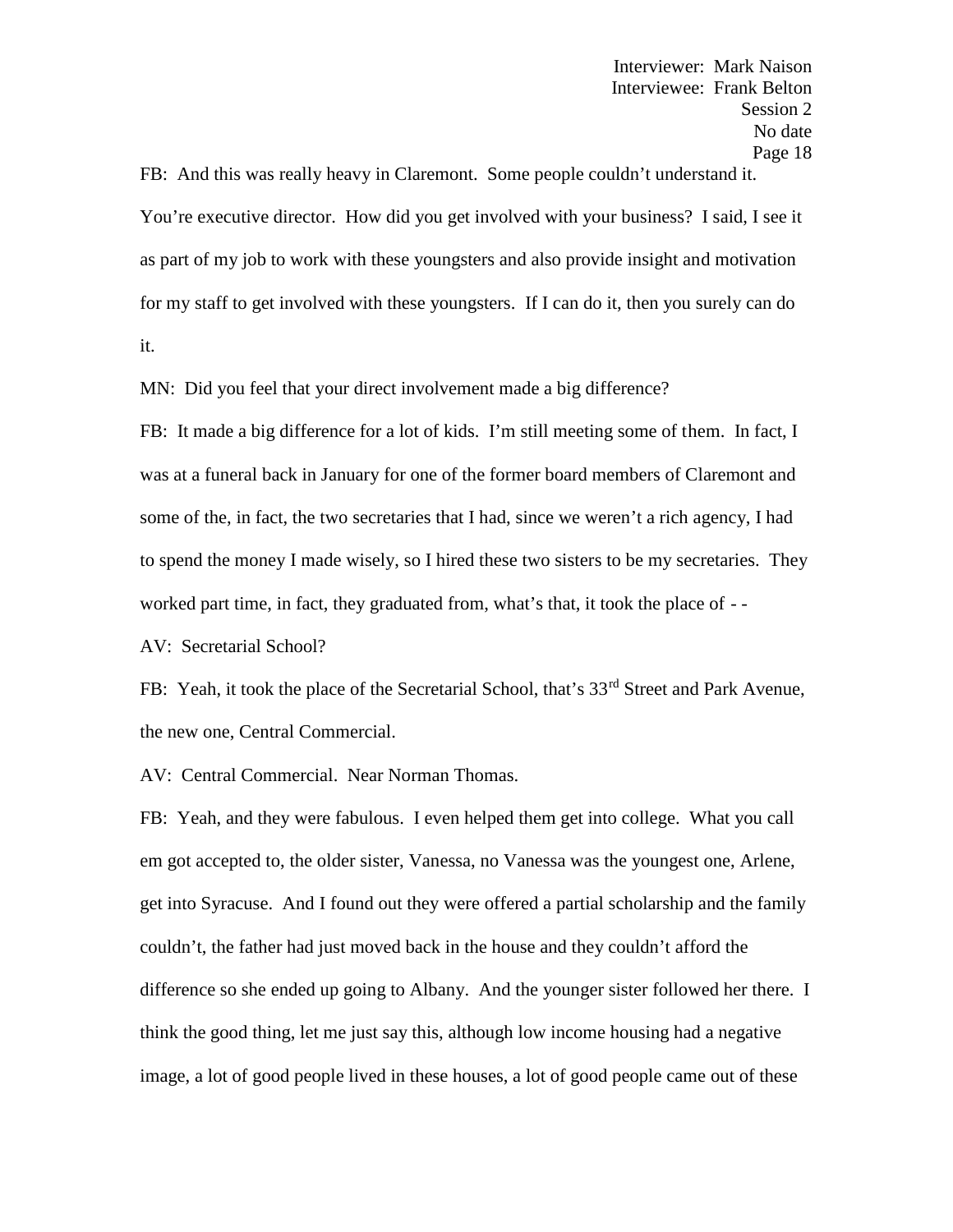Interviewer: Mark Naison Interviewee: Frank Belton Session 2 No date Page 19 developments. I dare to say, the twelve years I was at Claremont neighborhood centers, I helped a lot of kids from the development itself get into college with scholarships. You don't here about these good kids, only the negative kids that came out. And those negative kids that came out of Claremont, they made headlines city wide.

MN: So you had some big time drug people coming out of there?

FB: Hoodlums, thugs. Okay. Thugs!

MN: Did the thugs respect you?

FB: Oh they respected me in Claremont because I remember when I came back to Claremont center, it was a prayer day when I left Claremont center between 1972 and 1974, I came back in 1974. There was a prayer day where Claremont neighborhood center, the life expectancy, or the longevity of the executive director coming to Claremont center, anywhere from 18 months to 2 years. They had no stability in terms of leadership in that agency until I came back there in 19, after the Jim Cook, there were 2 other people, Ms. Blackman, she stayed about 18 months and then Ms. Joyce Nelson, she stayed and she stayed about 2 years, she came from the state and she wanted to retire and she had to go back and make up something like ten months in order to I guess have the full 20 year benefit [burps]. I was called in and I got sick and tired, I was at the Urban League, I was borough director of the New York Urban League in The Bronx and - - MN: Where was tat office located?

FB: That office was located down on Willis Avenue and 148<sup>th</sup> Street.

MN: So you were in the hub?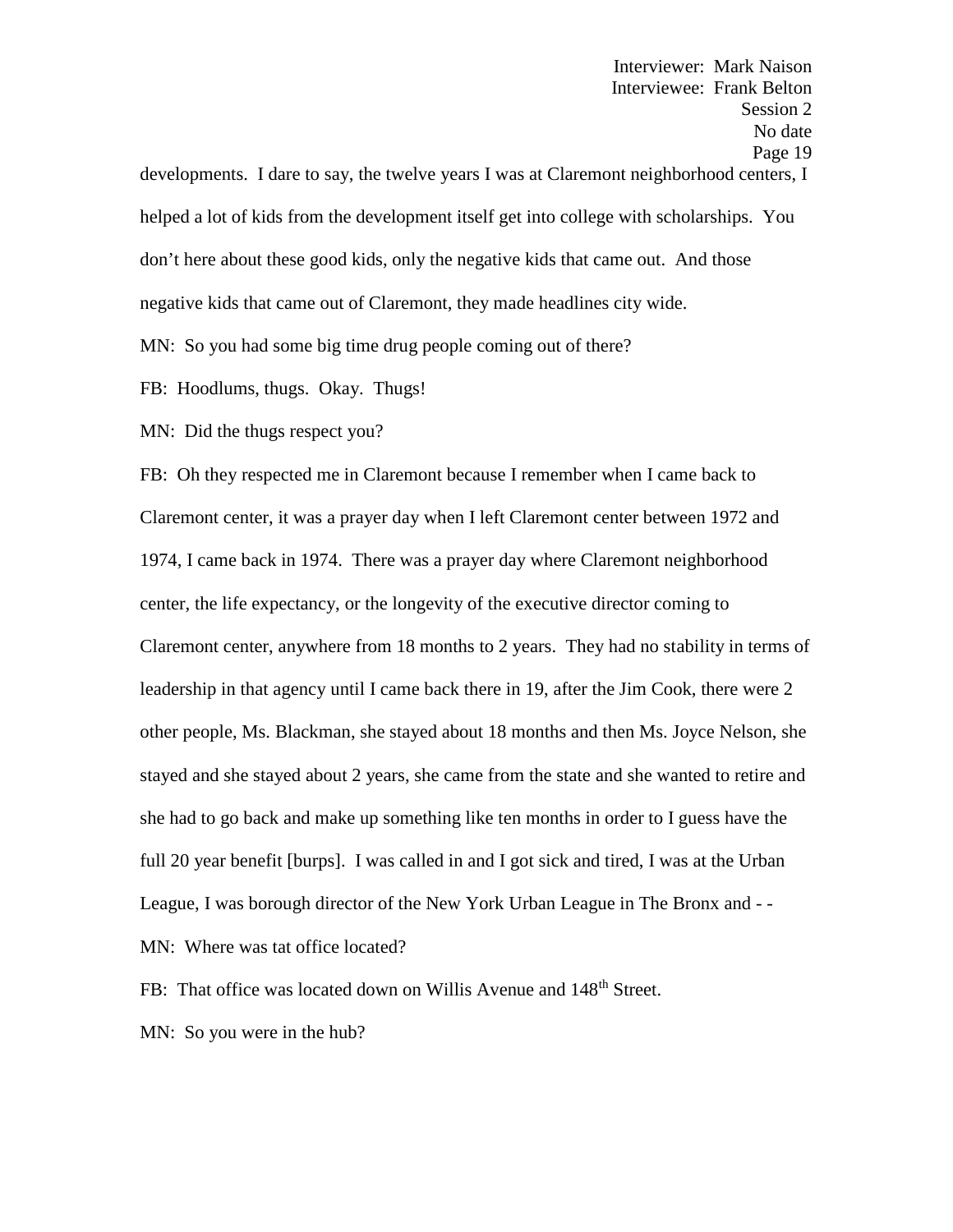Interviewer: Mark Naison Interviewee: Frank Belton Session 2 No date Page 20 FB: Yeah, and I heard that they were looking for a director and I ran to a good friend of mine Gary Calnick. Jimmy did you know Gary Calnick, Calnick.

AV (Jimmy): Yeah.

FB: He lived on Boston Road. Gary ran into me. He said Frank, they're looking for a director at Claremont. I said what happened to Ms. Nelson. Oh, She's got to leave. I said yeah, I would consider coming back there. So we set up a meeting. I went to the board meeting, of course I was interim director there for about six months during the embezzlement period, I remember one of the questions asked of me was why didn't you stay when you were - - I said to be honest with you, I had no experience being executive director or dealing with embezzlement. I had no experience, I had no experience in fund raising, but I had learned quickly in the past four years in terms of fund raising and working for South Yonkers Youth Counsel, working with the Urban League, and I said I picked up quick and I wanted to try my hand in terms of being executive director and not working under somebody. And I had seen all of the errors down at some of the other places and I learned not to do them. And Claremont was no bed of roses when I took over there. They were about a hundred and fifty to two hundred fifty thousand dollars indebt. And people were screaming for their money and what not and the staff was [inaudible] - -

AV (Jimmy): Was it entirely state funded or city funded, or was it a combination of the two?

FB: At that time it was mostly some foundation grants and city money. Most of it was city money. Even the city was beginning to pull back - -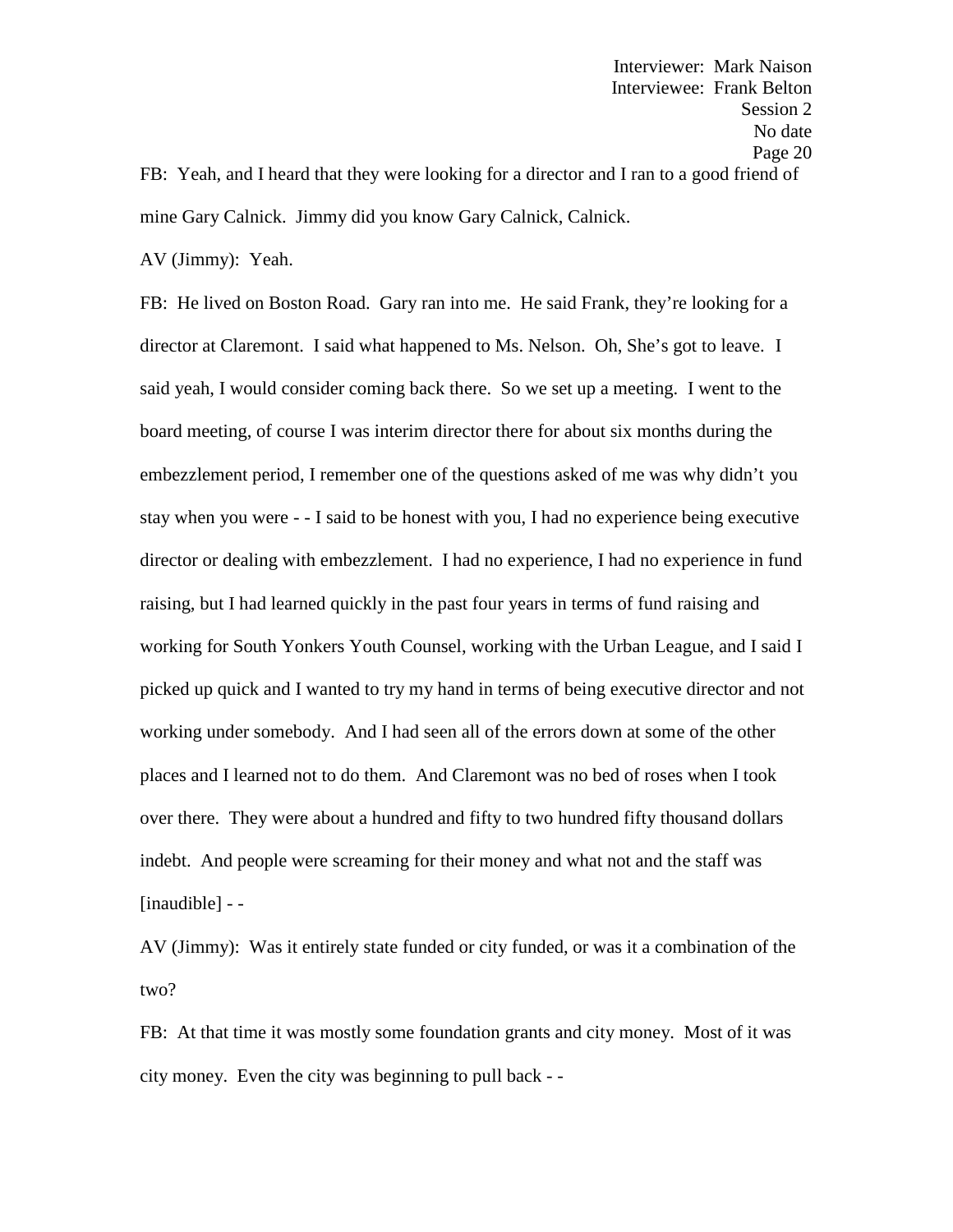MN: And how big was your staff?

FB: Total staff at that time was about 48 - -

MN: Wow.

FB: Including the daycare centers and what not, and it was in disarray. I remember right after I got there, I got a phone bill in and the phone bill was like \$600 and it had like \$200 worth of long distance calls. I said come on, this can't be. People doing very little work, and yet we have \$600 worth of telephone calls. I said no way. I called the telephone company up and I asked them, what is the lowest basic rate I can get? With four phones, right now you have like nine - -

# [END OF SIDE A OF TAPE}

#### [BEGINNING OF SIDE B]

FB: And she said okay. I said because it was no way I could maintain this, \$600 a month makes no sense. I went around to each office and I snatched out phones. I snatched them out, there was a phone in my office, a phone in the book keeper's office, a phone downstairs in the program office, and there was another phone with two other staff people. People getting excited, I said no way, look at that bill. What is close to \$200 worth of long distance phone calls? We are in The Bronx and I was seeing calls to Louisiana, North Carolina, no, no way, I'm not going to raise funds for this. You get mad all you want okay, but I am the director here now and I am cutting the losses. If you want to make a phone call, if it is business, if it is part of the services we are offering, then you go in there and ask Ms. Walker to use her phone, r you come in my office and use my phone. It ain't going to be letting your friends use phones and this and that okay,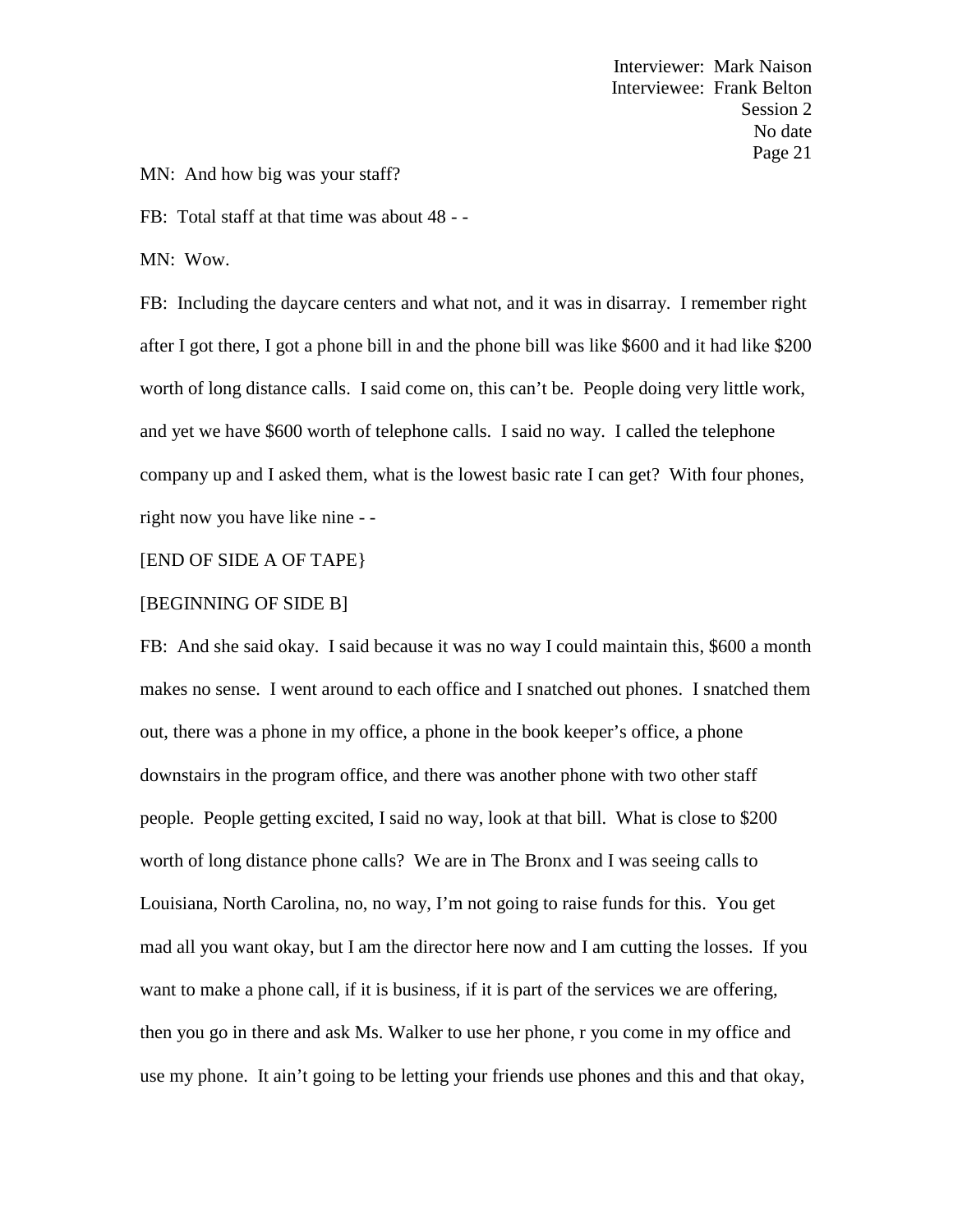no way. Okay. And that was the first line I drew. And some staff got mad at me and I said get mad because you ain't bringing a dime into this agency. Then we had, Xerox, we owed Xerox Corporation about close to \$5,000 but I remember when I was an interim director back in 1970, July 1970, I sent Xerox a letter stating that they had to [inaudible], and we are behind, we know we have an outstanding bill with Xerox, I would advise you, please come and remove your copy machine, and they didn't do it. So they were sending me this, I think, Xerox, when I , they sent me another letter back in I think August of 74, and going through the papers, I pulled out the letter that I had sent them back in July of 1970. And I sent them another letter. I said hold up, back up. I sent you a letter back in July advising you to take out your machine because we were a thousand dollars in debt to you and there was no way we were going to be able to pay you at that time. So I told them, I sent them this letter, I said you did not, under my advisement, you did not remove your copy machine, but I'll tell you this, I suggest that you turn this \$3,700 outstanding bill into a grant for my neighborhood center, and let it go. [laughter]

AV (Jimmy): Creative administration. [laughter]

FB: Yeah, yeah.

MN: Now did any of your staff end up having to leave, was there much turnover? FB: Some left, [laughter] some left, some left, some left, I terminated a couple of people okay.

MN: Were you ultimately able to get a hard working and efficient and honest staff? FB: Very much so, within three years. The other thing, the agency had lost its tax exempt status, they lost some of their foundation grants, they never had a sound outside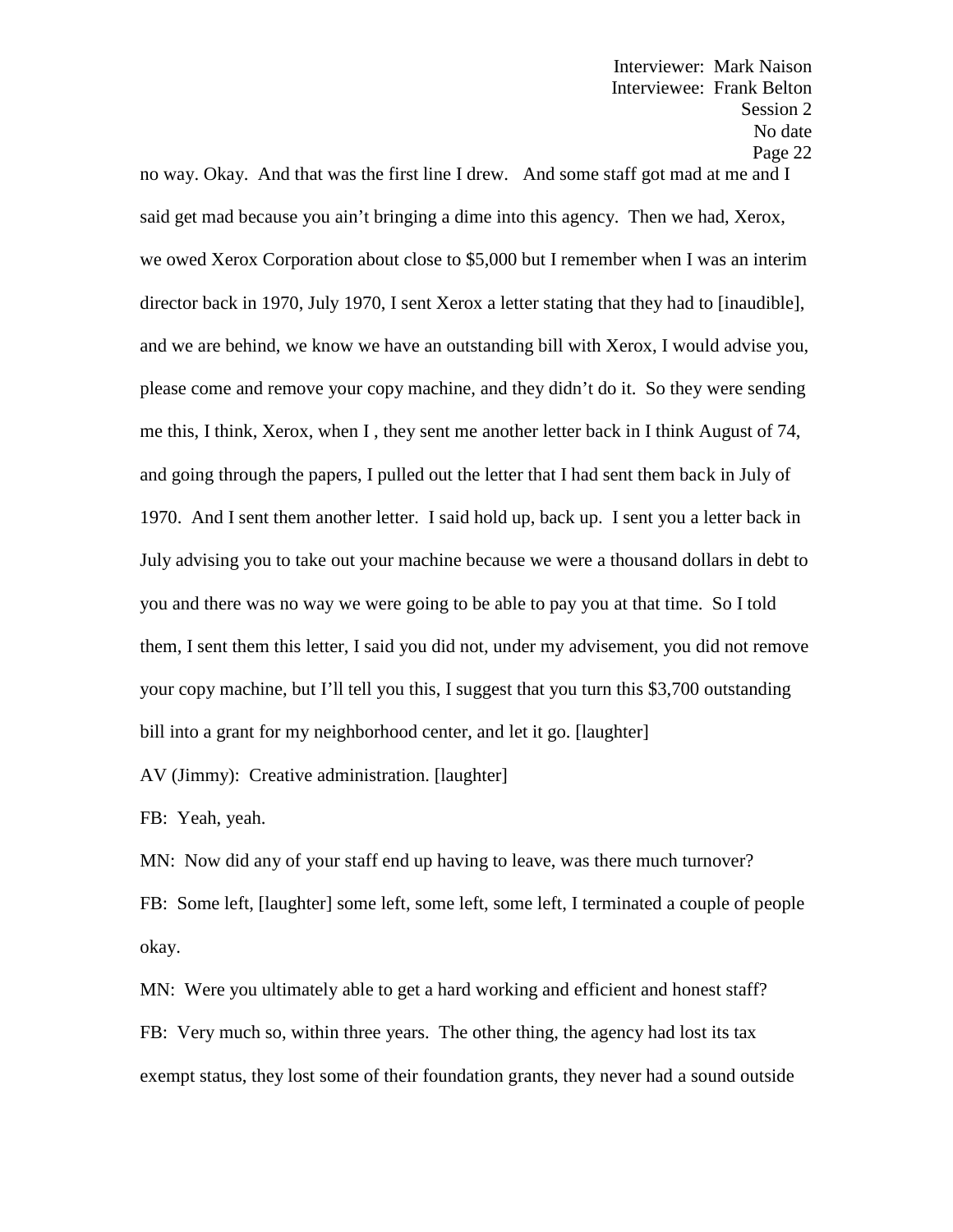auditor to come in to audit their books. I was able within three years to turn that whole mess around at Claremont Neighborhood centers. I worked with the New York City Youth Board, New York City Housing Authority, [inaudible] agency got a grant, a yearly grant because we operated a community center in their facility, which was rent free, that was the good thing about working out of a community center in Housing, everything was, no electricity, no electric bill, no heat, everything was gratis through New York City, plus we got a grant. We not only got a cash grant which amounted to about forty-eight thousand dollars a year, but we also had about six thousand dollars in supply vouchers, which was recreational supplies and janitorial supplies, which we were able to put down on. But I think during that time, between 1976, I developed high blood pressure [laughter]. But within three years, we were able to get a lawyer, David Poe Wadell, down in Wall Street; they were able to work with the Internal Revenue Service to get that whole, we had owed back taxes - -

MN: Yeah I know all about that.

FB: Yeah, and there were able to work with the I.R.S. where we were able to pay just the principle and - -

MN: Right, and take the interest off.

FB: Yeah, and I think they made it almost about \$20,000 - \$25,000 in penalties and interest alone and it boiled down to where I had to pay \$12,000. There was, what happened, Jim Cook, he had to make restitution and the plan was the agency would get two-thirds, and the bank would get the other third and at that time, Bankers Trust was the bank that [caughs] that was at fault for cashing those checks.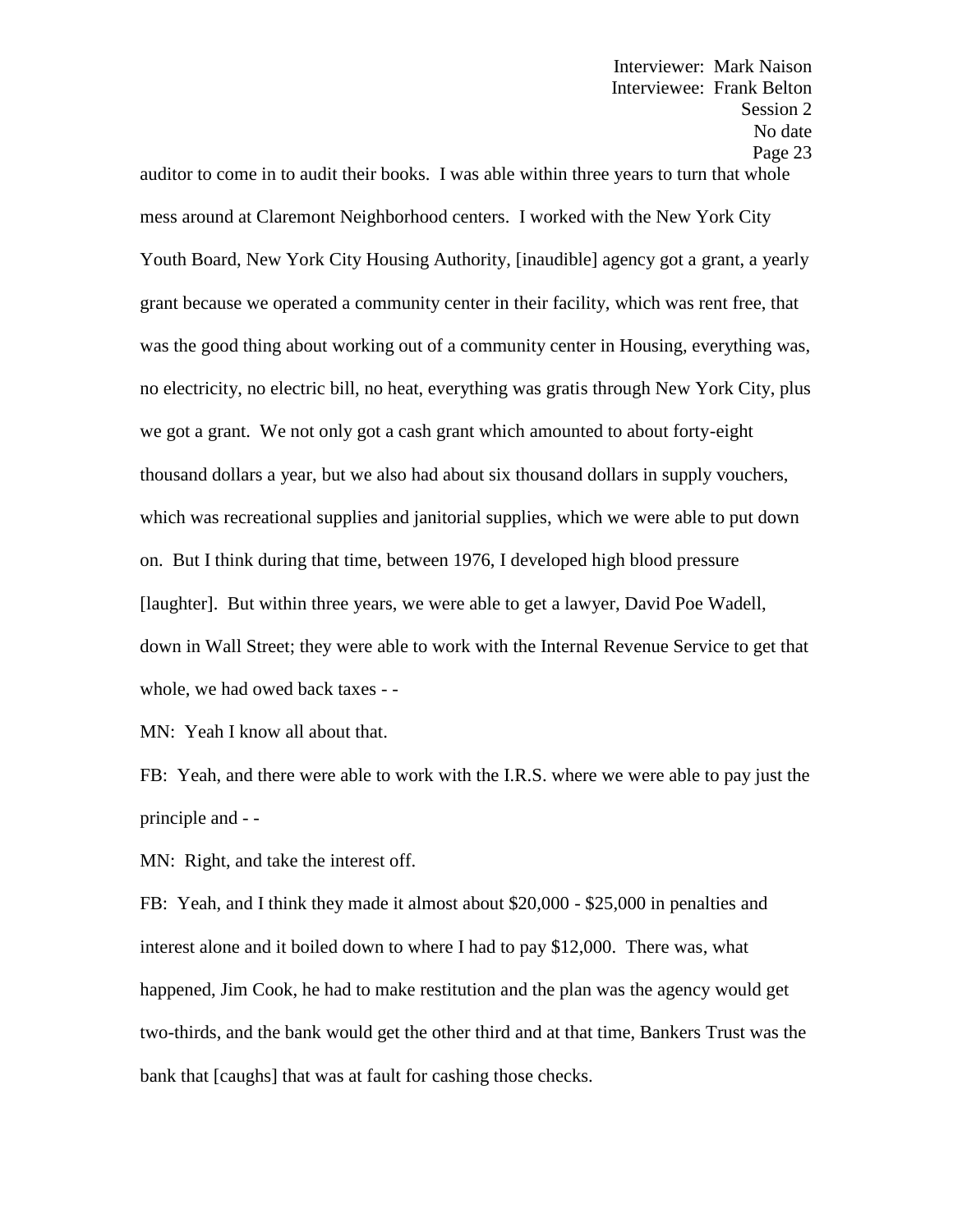MN: When you were working at the center and clearly your program was a tremendous force in the life of the kids. Were the hustlers and the thugs a very visible sort of alternative that the kids gravitated to? Were kids torn between what you were doing and the underground economy?

FB: When I went back there as executive director, I made it very clear to some known folks that I would appreciate it if they kept their action outside this community center, this community center is a neutral center [caughs] because even back in 1972 when I was still a part time worker there, there was a heavy gang warfare and let it be known that they used to hold Pow Wows with some of the gang leaders and let it be known that Claremont is a neutral center.

MN: So what, you had the Black Spades and The Savage Skulls, - -

AV (Jimmy): The Ghetto Brothers.

FB: It was a couple of other little gangs back there and they acknowledged that so whatever took place took place outside the community center.

MN: So you created a safe haven.

FB: Yeah.

AV: That wasn't there before?

FB: Huh?

AV: That wasn't there before you got there?

FB: What?

AV: You're telling me that the gangs - -

FB: Not really, not really.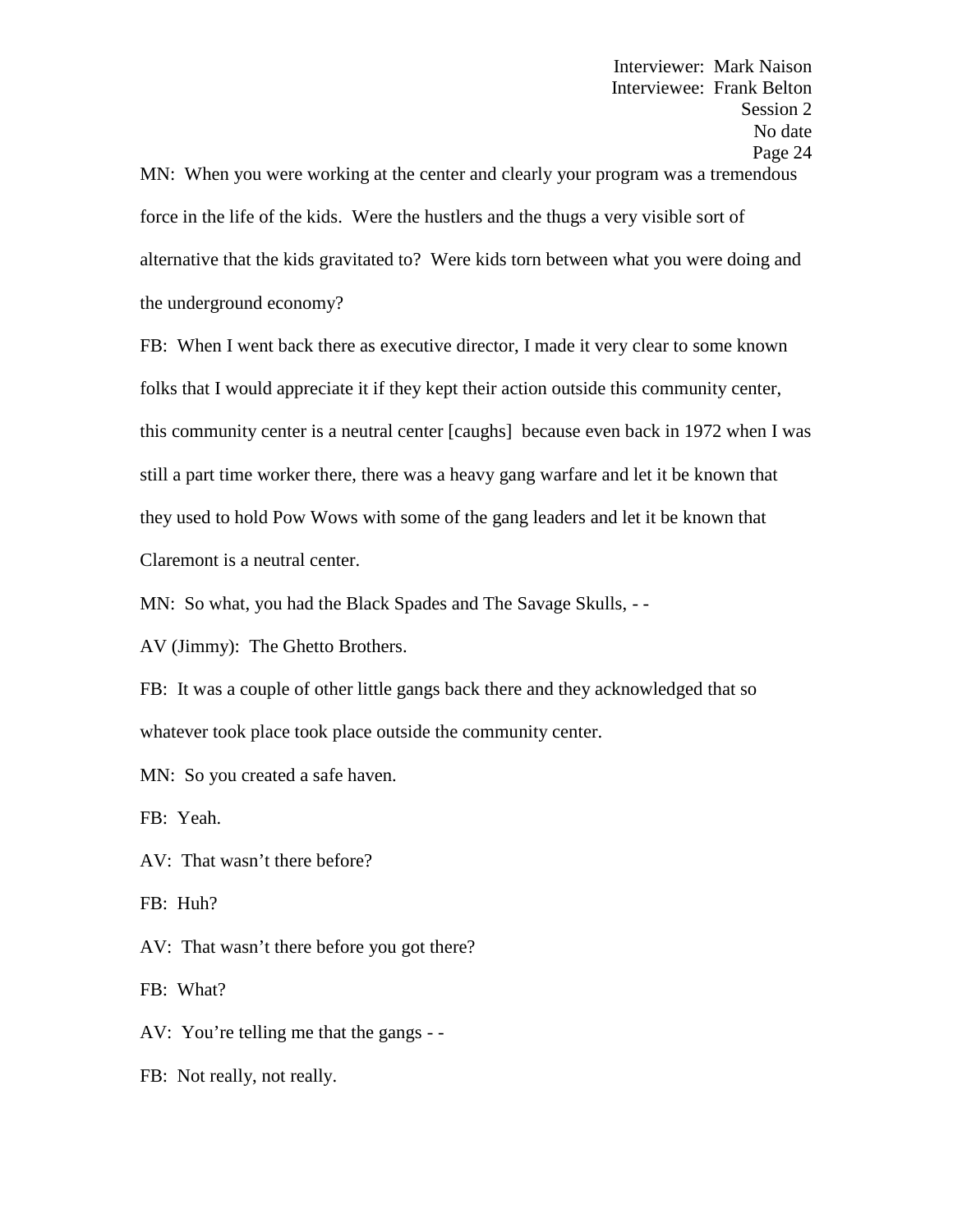AV: I'd be very surprised if you actually went in there and told gangs that they couldn't go in the community center.

FB: Well no, no, no, no, I didn't tell them that they couldn't go in the community center. I politely told them that "hey, we are here to serve the community, okay, we welcome to work with you, but we don't want any gang activity in the center." And I said I wish I could get an agreement with all of you, all the gangs, that you will not carry on inside the center, ad they agreed.

AV: In the center, what kind of activities did you do besides do things to help kids after school, what type of activities did you - - ?

FB: Well, one of the, I found out education was a means, and I used to tell the kids, means of moving ahead, getting ahead, being able to be productive with your life. I said all you have to do is go outside and look on the corner. I said look on the corner, what do you see on the corners out here. What do you see on the, right in front of this building? I used to use that as an example with them. If you want to be like that, if you want to be like them, go, don't waste my time, don't waste the staff's time. Go outside and mingle with the thugs, the drug addicts, and what have you if you don't want any help. And many of the kids came into the center looking for that. In fact, they used to frown on some of the thugs hanging out in front of the center.

MN: Now when you talked about the corner, were there a lot of people out there? FB: Yeah, that's there hang out.

MN: Now was that there when you were growing up or was there something different?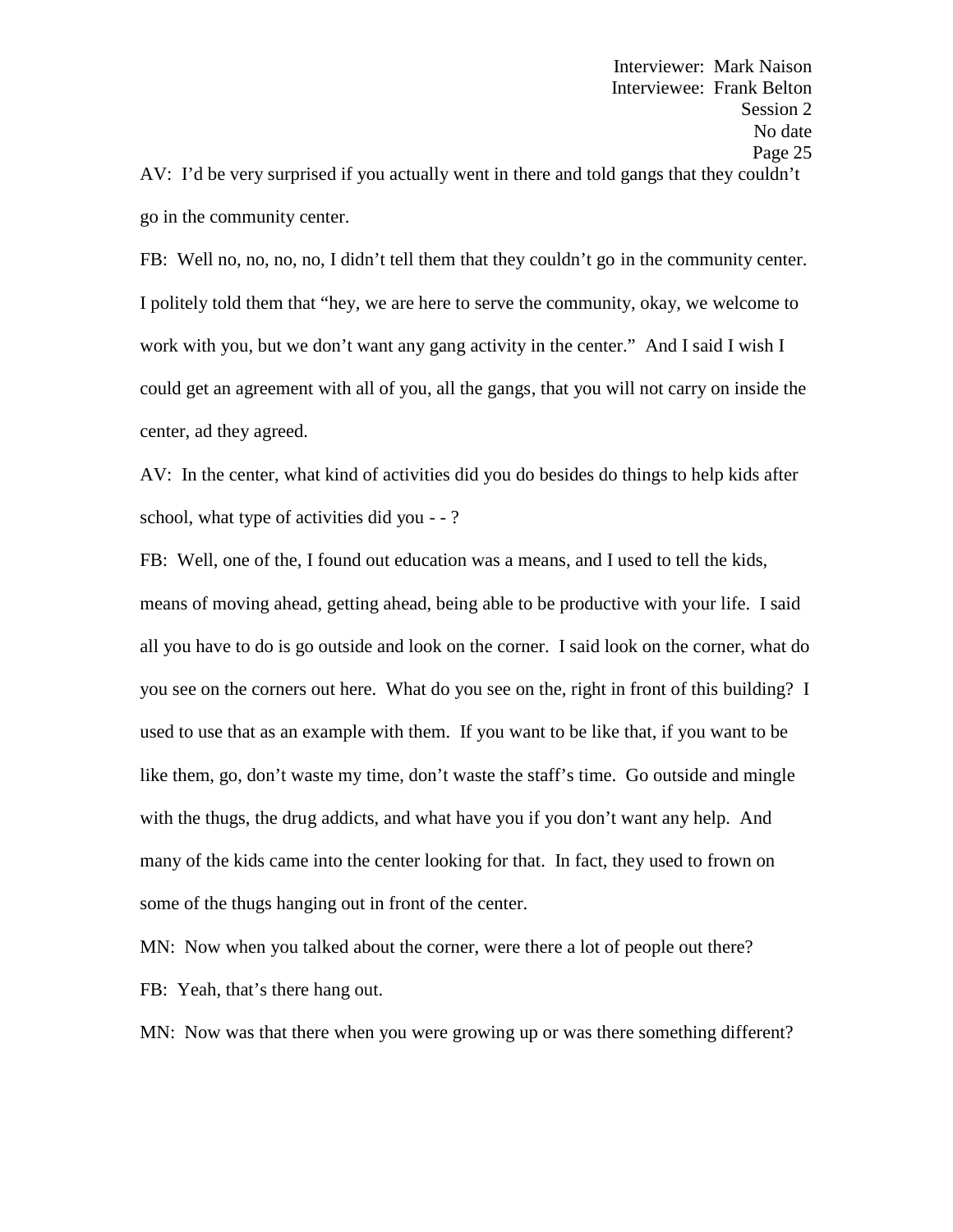FB: It became more prevalent I believe in the 60s and 70, you would find your dope pushers, your low-lifes, just hanging out.

MN: When you were growing up, you didn't have that in that kind of way? AV (Jimmy): Well a couple of things happened as I recall. When the anti-poverty programs came into existence and you had the Summer Youth Employment Program, Kids had money to spend, so they could spend that money on something that was productive, or something that was non-productive, so they could take that money and buy drugs. They weren't necessarily drug addicts, but they were in the introductory stage of being able to have a little happiness on the weekends with the money that they had earned from some of the places. Some of the anti-poverty programs had stipends where the kids got two or three dollars a week just for participating. They could go outside and do that so and the community centers - -

FB: And I think that, also a part of that anti-poverty, we had another program that came along, I forgot the name of that program, it will come back to me, but the anti-poverty programs became a big part of the quote unquote ghetto communities as part of Johnson's - -

MN: War on Poverty?

FB: War on Poverty, ant they used to - -<br>AV (Jimmy): [inaudible]

FB: Something like that. The Wart on Poverty, and they through money out. In fact, the forerunners, there were three programs, the forerunners of the so called Anti-poverty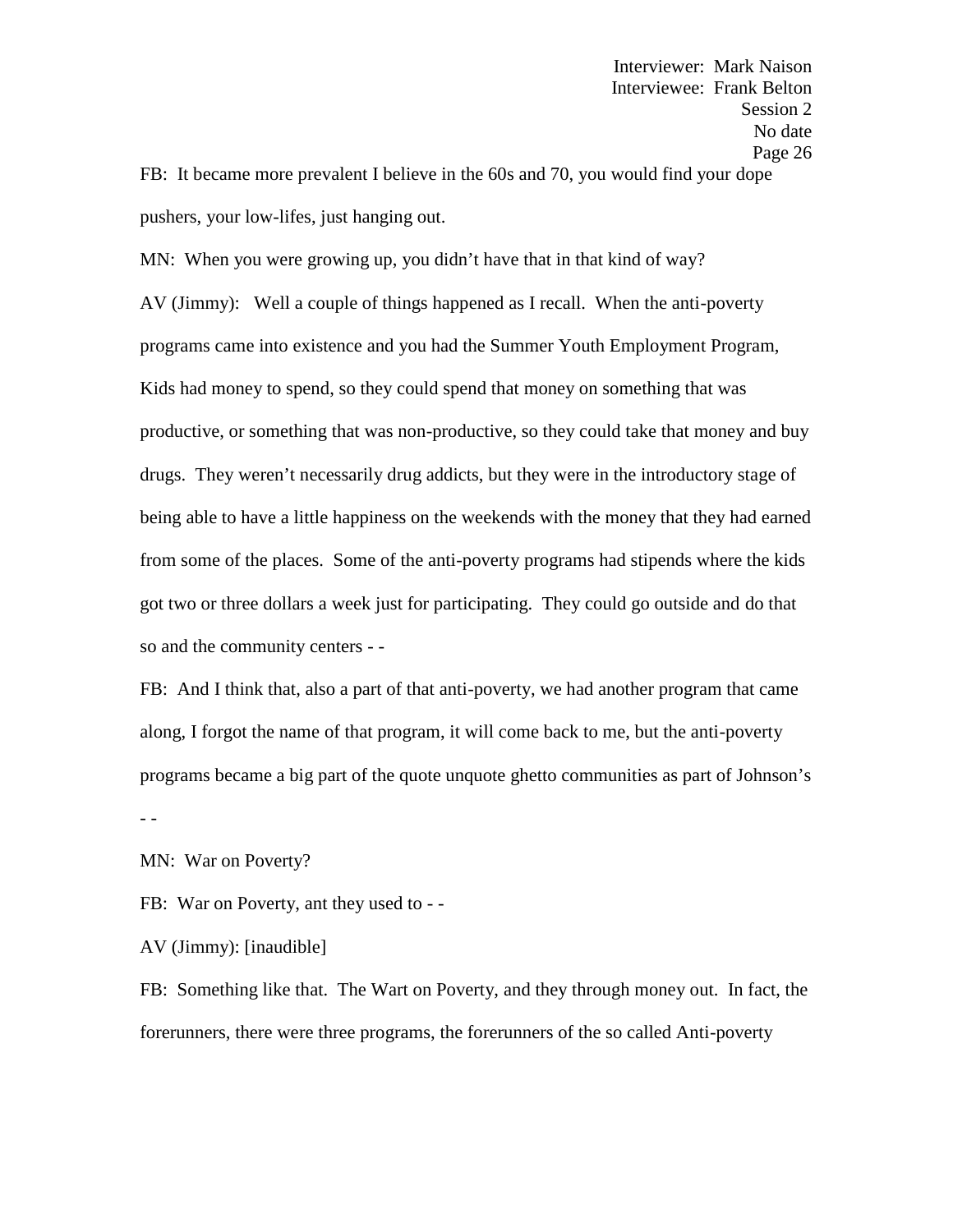Interviewer: Mark Naison Interviewee: Frank Belton Session 2 No date Page 27 programs in our neighborhood. We had three, the federal government poured a lot of money into it. {inaudible] in Harlem. You had, what is that program, Bedstuy - - MN: Bedstuy Restoration

FB: No, no, - -

AV (Jimmy): Well that wasn't, that was private.

FB: That was private, that was started by the Kennedys. What was that big, it was in Bedstuy, Bedstuy Community Corporation. Then You had the Lower East Side, it was a program - -

MN: Mobilization for Youths?

FB: Mobilization for Youths, yeah.

MN: One of the questions I have, do you think more kids got out of, were able to get out of the neighborhood or improve themselves when you were growing up than in the seventies? There was more upward mobility in Morrisania in the forties and in the fifties?

FB: Let me just say this, when Jimmy and I were coming up, they didn't have that many community based programs, oh no. We made it because we had some built in motivation and confidence in ourselves to make it.

AV (Jimmy): There were after school, there were the cub scouts and the boy scouts and the cadets - -

MN: And also the after school programs.

AV (Jimmy): And some of the church programs down at St. Aug and what not, but those were the after school things to do, but as the economy changed and you had more one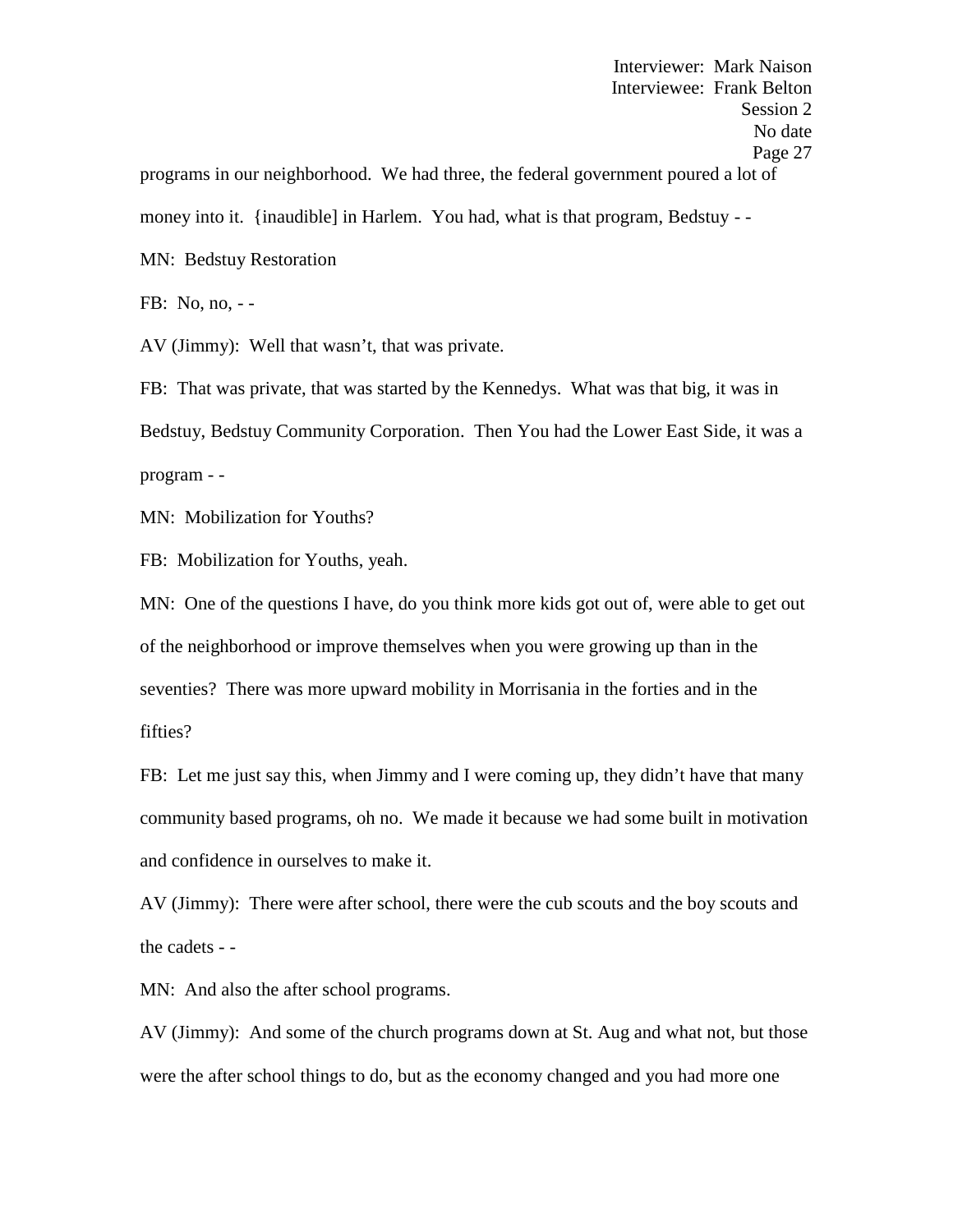family, one parent families, and you had less supervision of the kids, so they were on their own to outside influences, and that could either be positive or it could be negative okay.

FB: And there were some instances, there were some of us who you know, I used to live in St. Aug. If it wasn't 99 community center, it was St. Aug, those two places - -

MN: right, so you had two community centers you moved back and forth between?

FB: Yes. And I think, especially at 99, some of the staff people there were teachers that

we had, that taught at either the elementary or junior high school level, like Mr. Lawson,

Mr. Tibbs, there's another guy, Mr. Churchill, Mr. Greenberg - -

AV (Jimmy): Was he the music teacher? Was he the music teacher from 40? FB: Yeah

AV (Jimmy): That's the guy who gave Jimmy Owens his first horn.

MN: Really?

AV (Jimmy): Yeah.

MN: Now were there teachers, you are talking about some legendary teachers when you were growing up. Were there teachers like that in the seventies that your kids mentioned?

FB: No, no, no. Slowly but surely, the board of Ed did away with the after school programs so these teachers lost that, they didn't have that additional outlet for additional money, plus back then they were making more money that say they were back in the forties, back in the fifties. In the fifties, I think a beginning teacher in New York started off making \$3,800 - -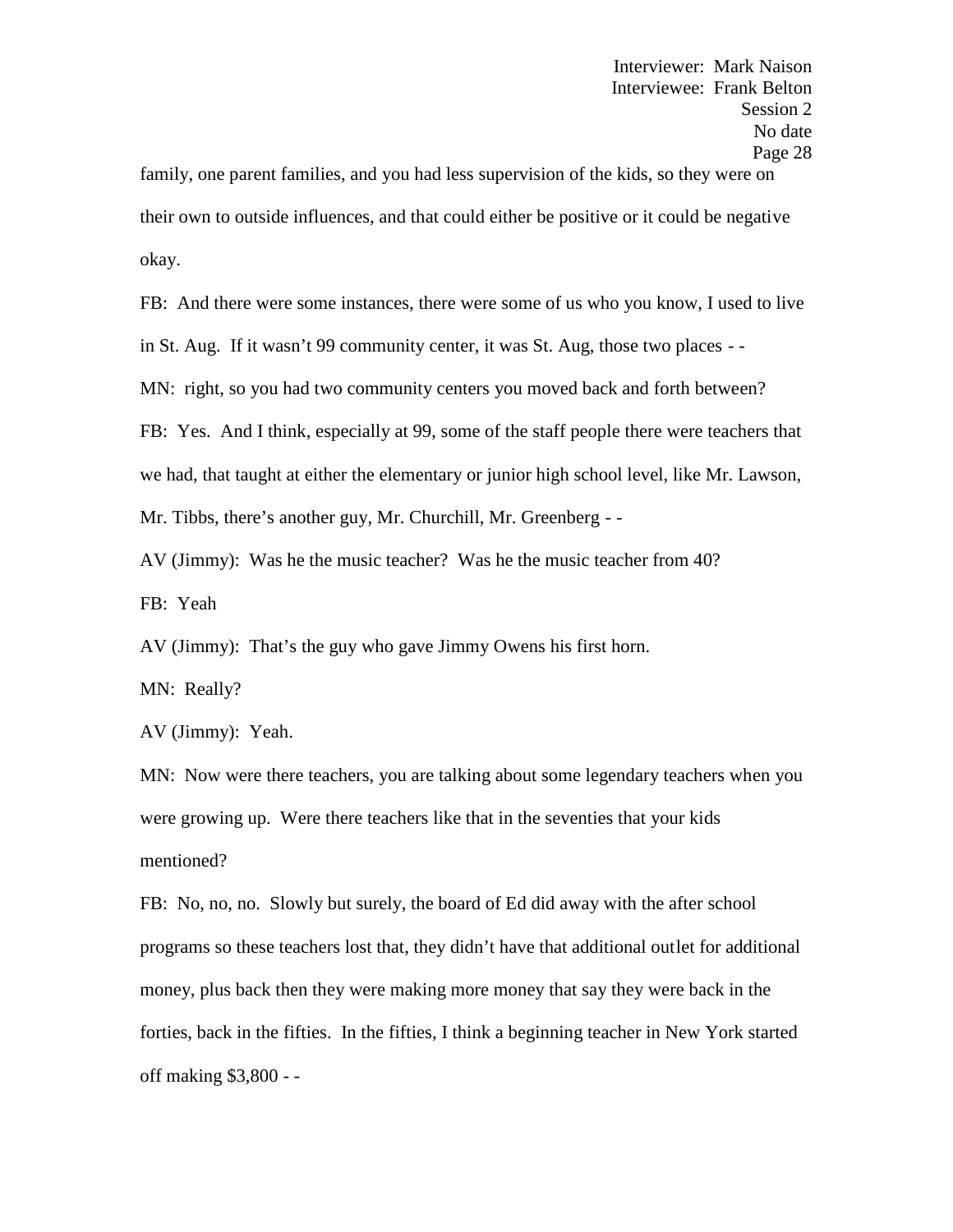MN: So they needed to work in the after school?

FB: Yeah.

MN: Now to switch subjects, were any of the Hip-Hop programs taking place in your community center?

FB: What do you mean Hip-Hop?

AV (Jimmy): That's a contemporary term [laughter]

MN: Now what did they call it back in, you know they had these parties when they had

the turn tables and all that?

AV (Jimmy): We grew up in the era from what was it, Rock and Roll was in the fifties,

and then in the sixties, I guess it continued, - -

MN: And then the soul and funk and - -<br>AV (Jimmy): And Rhythm & Blues.

MN: But by the late seventies, were they starting to have --

FB: What do you call your discos, or - -

AV (Jimmy): Salsa

FB: Salsa - -

MN: But Hip-Hop is you know, guys like - -

FB: That's a term, that's a nineties term, late eighties, nineties term.

MN: So what did they call, they had parties at you community centers in the seventies?

Yeah, dances, Rock and Roll - -

AV: Hip-Hop at that time was still underground so much that it wouldn't have major

play at community center hosted events like that.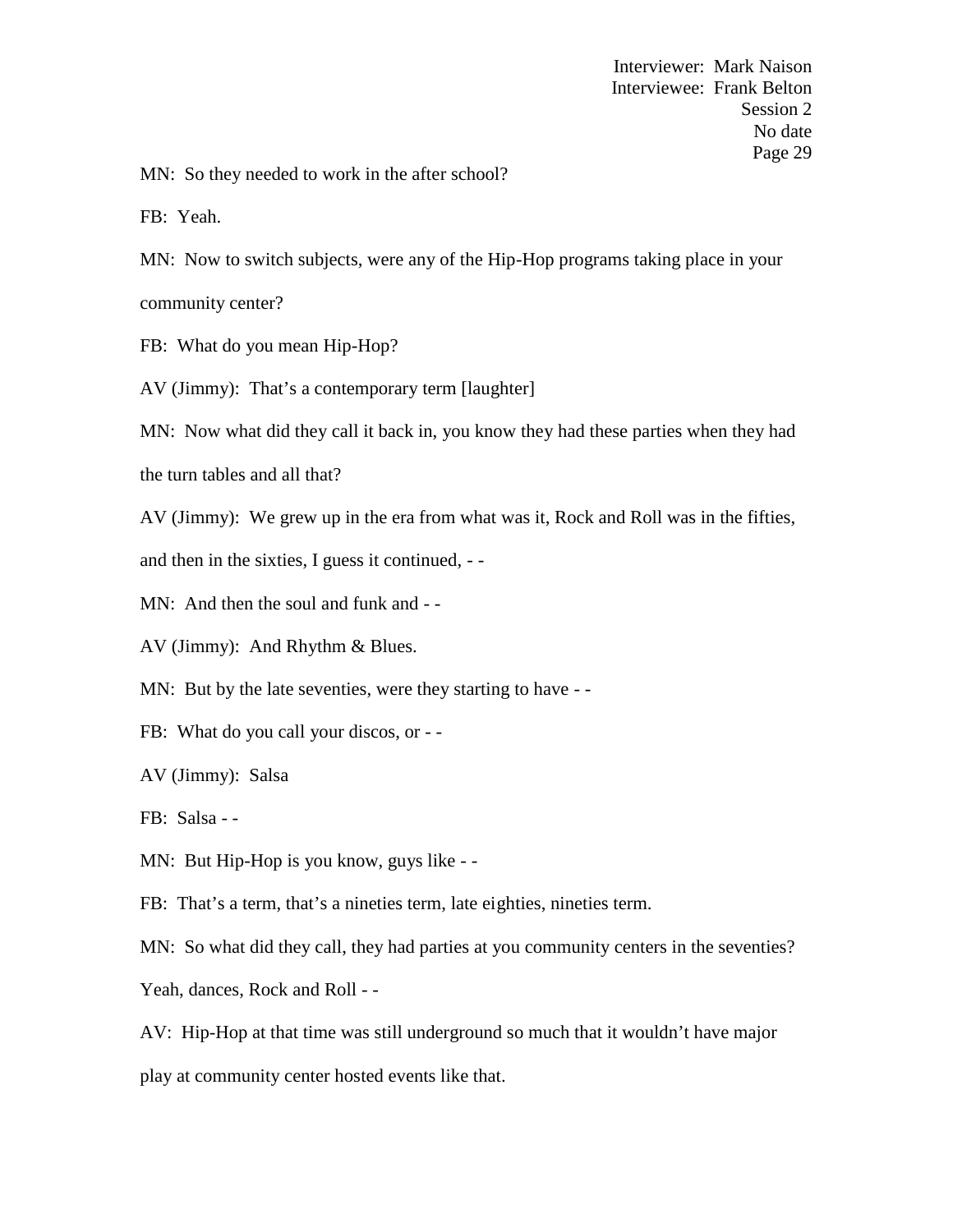AV (Jimmy): You had band stand and you had Soul Train and that kind of music, but you didn't have soul.

MN: Now did you see the impact of the music leaving the schools? Were there a lot of kids that dealt with or played with musical instruments or was that something that  $-2$ ?

AV (Jimmy): That got lost.

FB: That got lost, especially with your budget cuts back in the seventies and what not you know - -

AV (Jimmy): Some of the poverty programs has money for bands, marching bands, but they were few and far between.

MN: But you didn't have kids coming up playing instruments in the Claremont Houses? FB: No, no, no,

MN: Now what about the - -

FB: The only thing, the only thing, beginning to take place in the late sixties and the seventies were your different African dance groups.

AV (Jimmy): A search for culture, roots.

FB: We had the Five Points Cultural Arts Program utilizing Claremont neighborhood centers. A guy named Lee Thompson, for yeas, utilized the Claremont neighborhood centers as his home base for his African dance groups.

MN: And that attracted kids from the community?

FB: Yeah. And just on Claremont, once again just let me state again, Claremont neighborhood centers not only served Claremont Village, but also the surrounding neighborhoods and we had a pretty good reputation as a descent center after I had got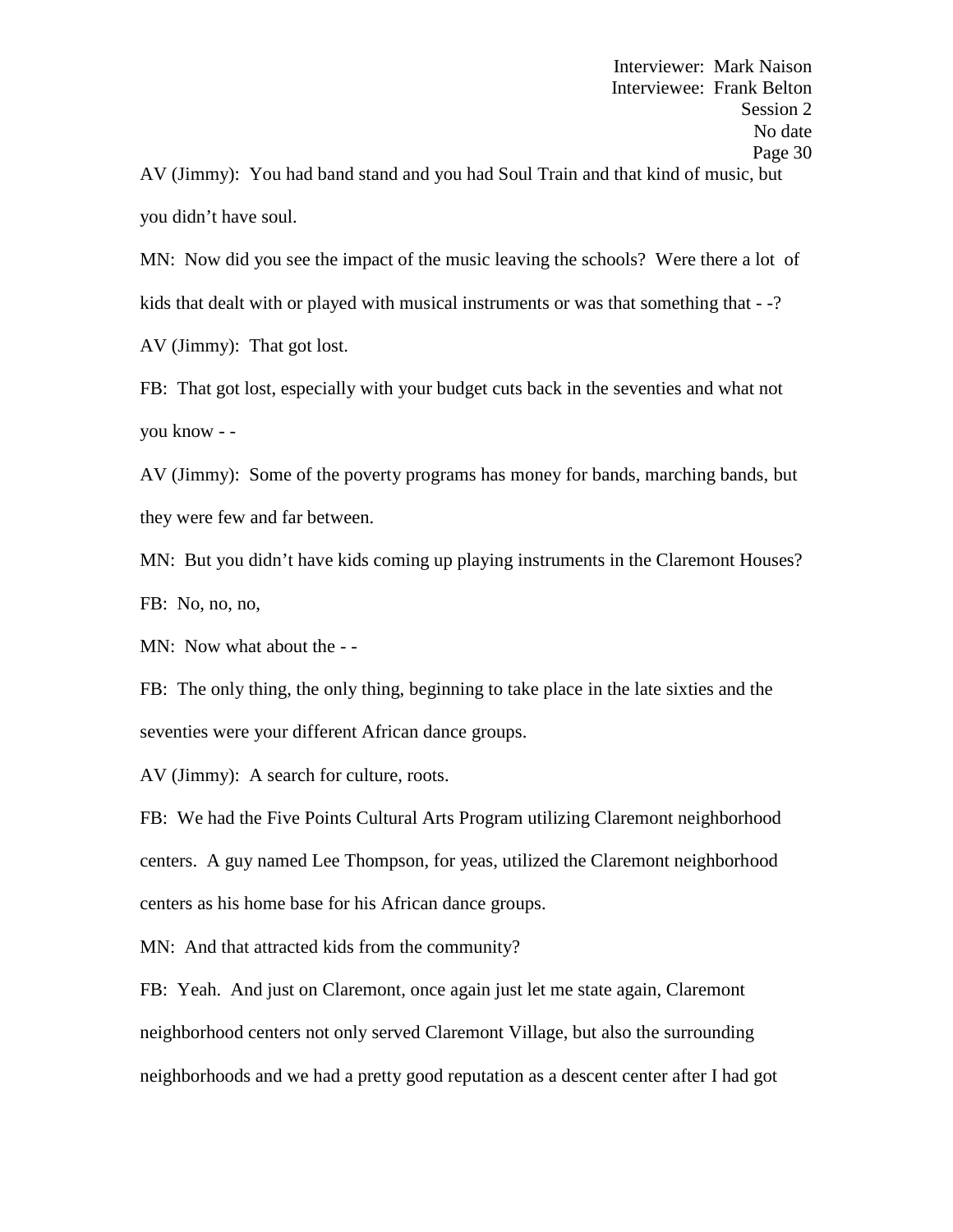there and changed things around, it had a good gym program, basketball teams, a girls track team. I tried to develop a boys track team, but I never found the person that had the proper mentality to develop a boys track team. But you know, between the political structure, the education, I got to meet several school administrators and provide our services to the various schools and what not. It became a very good community center. In fact, I hate to say it but, I was the first director to serve more than two years there. MN: Now do you think that things got started, they clearly went down from the late sixties to the mid seventies. Did things start to get better in the late seventies and early eighties?

FB: What do you mean things?

MN: Well, I mean, not so much, the program is obviously, the schools and the living conditions and the atmosphere in the community. Did things move in a positive direction after the mid seventies?

FB: No, things began to look, after all the national hype put on The South Bronx and what not, and they began to come in and develop new housing, and instead of it becoming a waste land oasis, that was gone with the input and the development of new housing and what not, especially - -

AV (Jimmy): Charlotte Street.

FB: Charlotte Street.

MN: And then you had Bathgate Avenue and {inaudible] Park

FB: Right. There's something there.

AV (Jimmy): I got a cramp.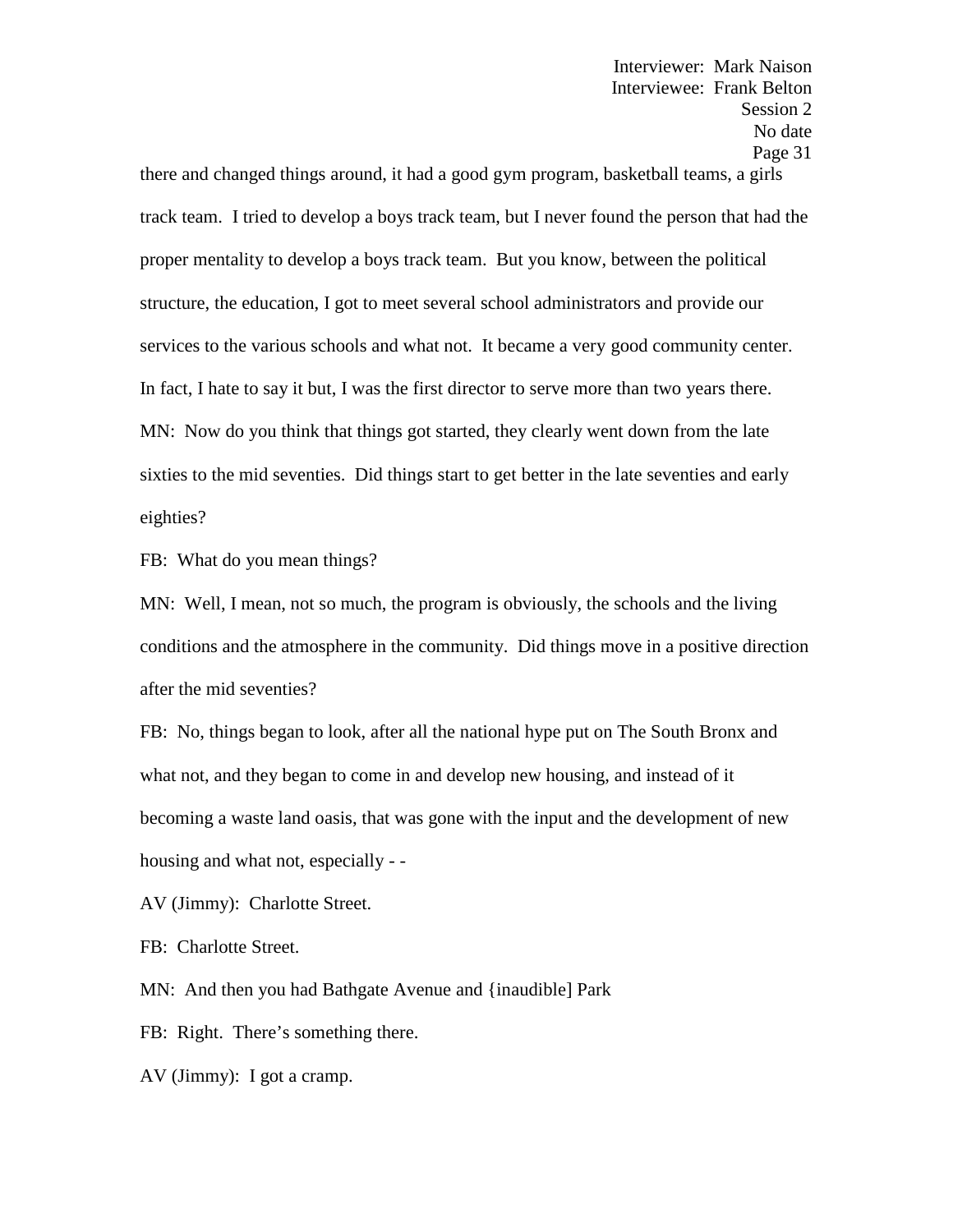FB: Hunts Point housing development, which was headed by Father Gigante, that whole area, like

AV (Jimmy): Banana Kelly.

FB: Banana Kelly, and he like engulfed Banana Kelly, that whole Hunts Point, Southern Boulevard, that 163<sup>rd</sup> Street area, Father G. as they used to call him, I think yeah, he was a councilman for four years, and I think in that four years, he made enough, or he met enough people as a preacher in some places such as the federal government and what not, because the only reason he only served four years was because the pope came out with an edict, no priest is allowed to become an elected official, but he spent the four years wisely. And he re-developed that whole area, Hunts Point, 163<sup>rd</sup> Street, Southern Boulevard Area, it was unbelievable. And I remember the Village Voice came out with an article, I think it was about 1991, 92, and they had an interview with him and they questioned him because he owned a farm and a couple of condos and this and that. I thought you took a vow of poverty. He said, no, not me. But he was one of the very few people in The Bronx that was able to re-develop that whole Area of The Bronx without a whole lot of how should I say, criminal activity being involved, although he included the Five Families of New York City on part of the action.

AV: But wasn't there some controversy about, well the fact that well, Gigante was an Italian extract, he was with the with the Hispanic displacement and because of the displacement of the Black families who lived in that area. They were being, when Gigante's organization moved in to restore housing and what not, all those buildings had to be emptied, and they replaced by Latino families. And there was some resentment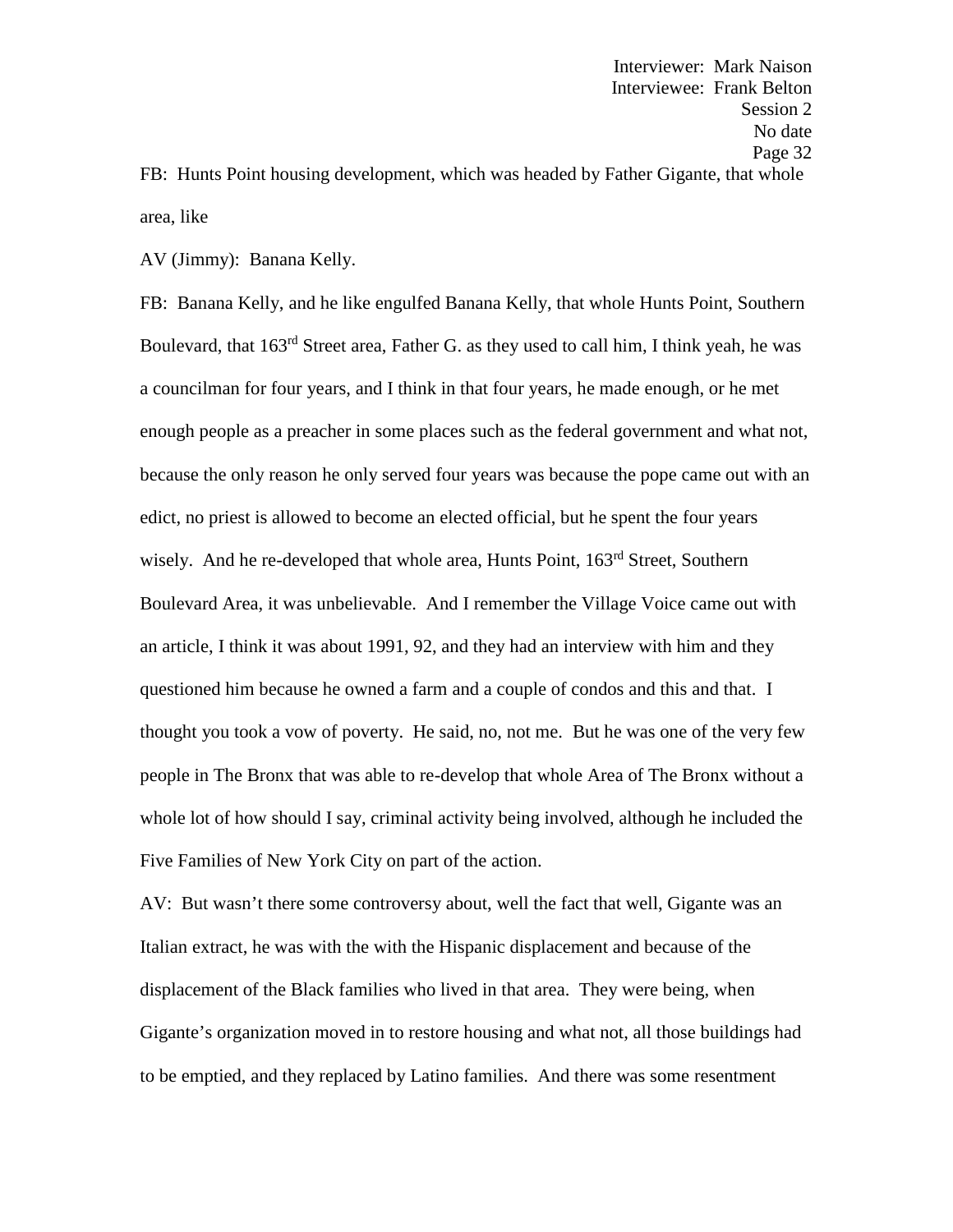Interviewer: Mark Naison Interviewee: Frank Belton Session 2 No date Page 33 because there was a loss of a Black power base, a political power base in The Bronx. The politicians, Black politicians clearly didn't do their job in this.

FB: But clearly though - -<br>AV (Jimmy): He did a good job.

FB: Yeah, that area was known as a Hispanic area, in fact, it was part of what you call it's area at one time - -

MN: Valez?

FB: Valez.

AV (Jimmy): Valez, Ramone Valez.

FB: Yeah, he kind of --

AV (Jimmy): Valez was like neighbors - -

MN: Now did you have any contact with Genoveve Brooks, of the Mid Bronx

Desperados?

FB: Yeah, when she became, I knew Jennifer. But she was in housing development and she was a little farther east, Boston road, Southern Boulevard, 174<sup>th</sup> Street, down on that area, I knew her. I got to know her better when she was Deputy Borough President. MN: So um - -

FB: We had Gloria Davis, Gloria Davis the Assemblywoman.

MN: Is Wendall Foster in?

FB: Wendall Foster was the councilman. What's his name, the state senator? Gallagher, Joe Gallagher.

AV (Jimmy): Joe Gallagher.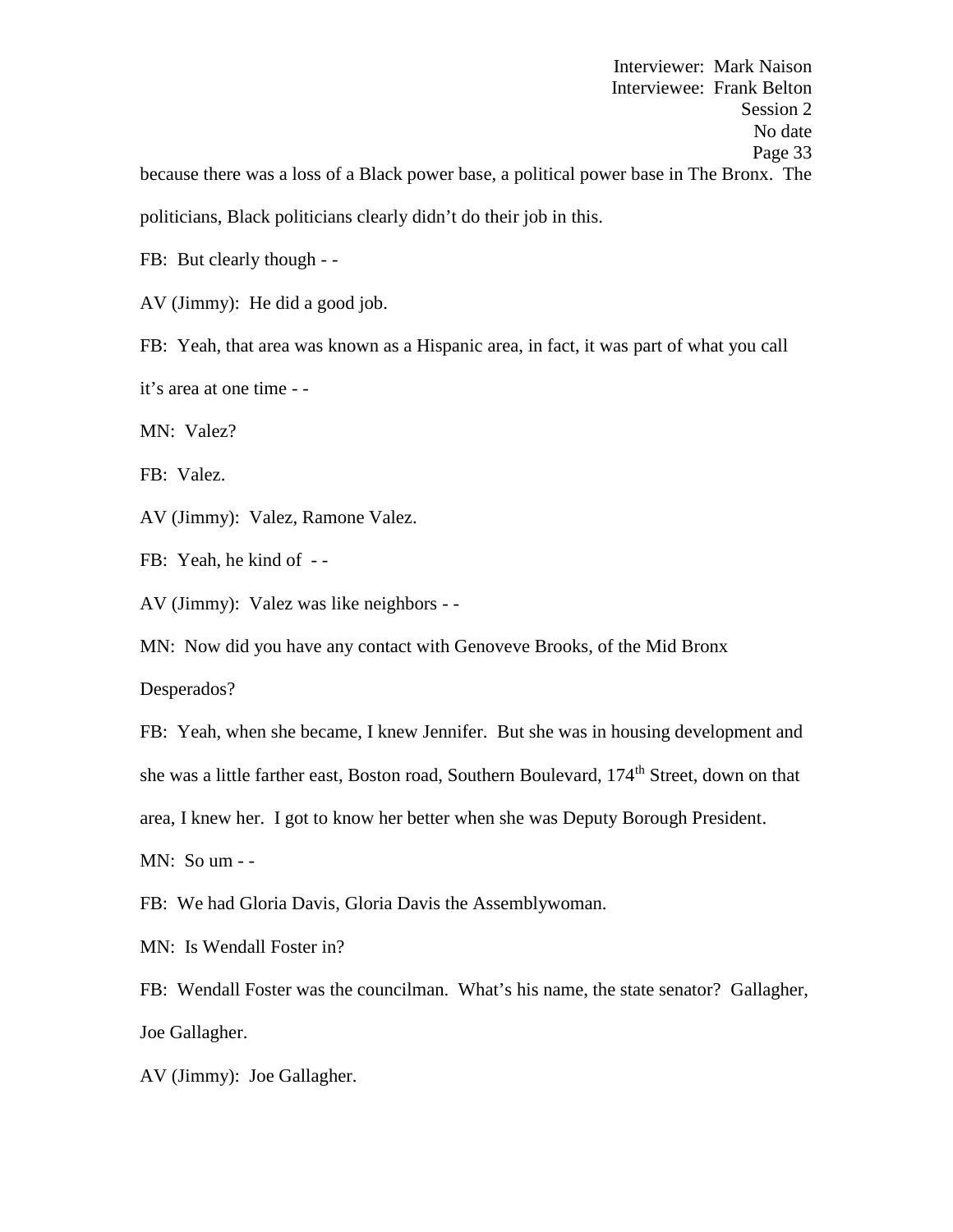FB: Joe Gallagher [inaudible] [laughter].

MN: Did a lot of people in Claremont vote? Or were the people politically active?

FB: You had your certain people who were politically active, they voted. I remember I went along with Gloria Davis back in 82. I ran with her, she was up for re-election, I ran with her for male district leader. And there were three of up running for that position, and there were only a hundred votes separated the three of us.

MN: Now this was out of the Jackson democratic club?

FB: That was out of the Jackson Democratic Club. You had an independent and you had a republican running.

MN: Did you know Leroy Archibald during those days?

FB: Well Archibald was part of Gloria Davis' immediate - -

MN: Circle?

FB: Yeah.

MN: And these are his posters?

FB: Yeah. Yeah.

MN: Now he worked at the Morrisania Youth Organization for a while?

FB: Yeah, Archy worked there, he worked for the Veterans Affairs, Archy had a couple of jobs.

MN: He had a football program also.

FB: Yeah.

MN: Now when you left in 84, were you feeling that things were getting better there or

were things starting to deteriorate?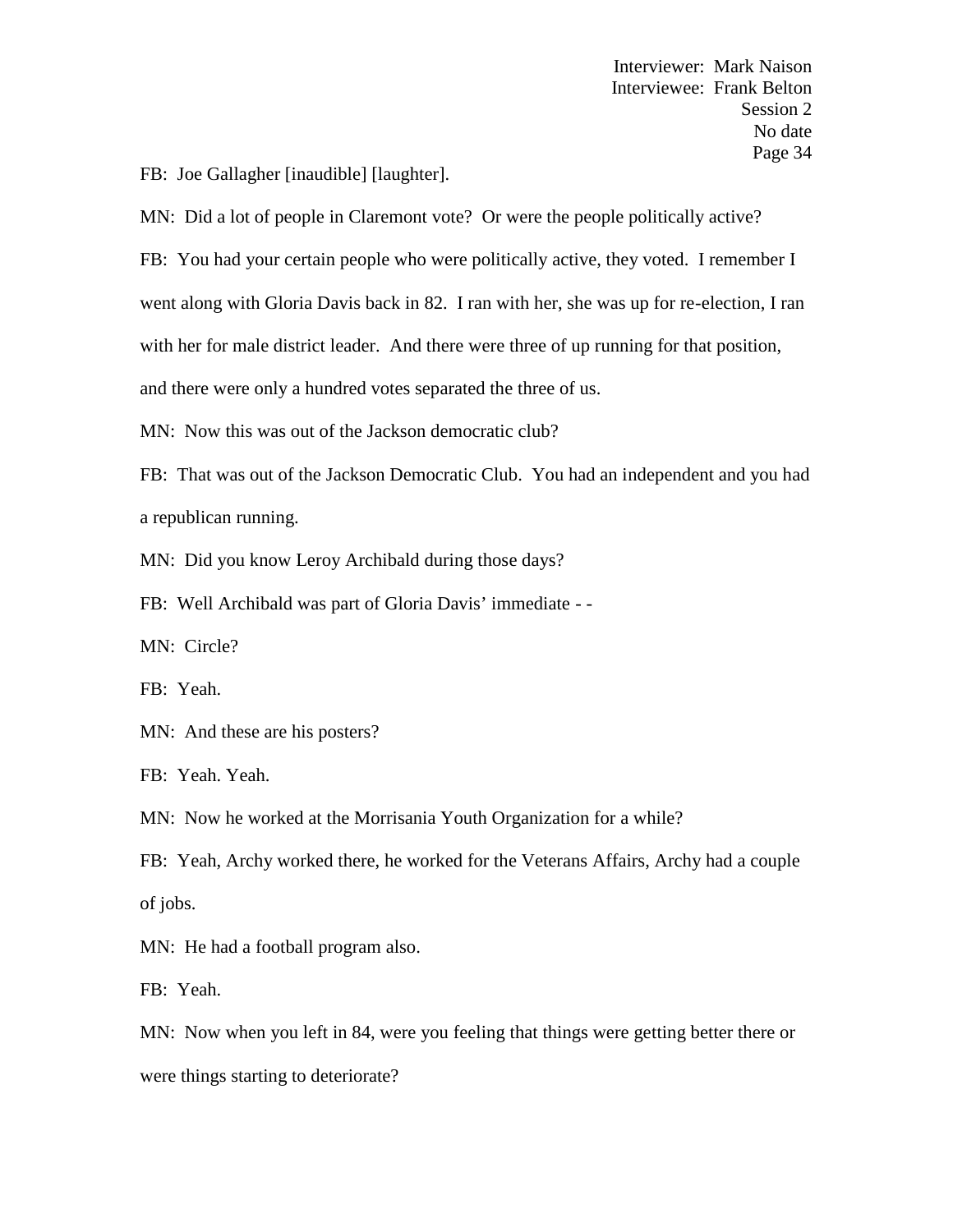### FB: In Claremont Village?

MN: Yeah, in Claremont.

FB: Things were getting a little bit better. What had happened, H.U.D. came in and poured in some money to do a little fix up. I think it was somewhere around ten million dollars. And I blasted out, blasted New York City Housing Authorities, you know they didn't like it and I told them hey, later, I don't care what you say, what you did was wrong. You did not listen to some of the things with the people. You would listen to some things, but you wouldn't listen to everything. Your thing is to keep certain folks happy. You come in here and build all of these dog gone basketball courts. We don't need no basketball courts. We need some educational programs, some work and job training programs. You come in here and build some basketball courts. I shot them down.

MN: So they came in and they used the money to build basketball courts? FB: Yes.

AV (Jimmy): It was pacification, to keep the kids happy during the summers.

FB: The other thing, housing, what housing finally did, they took, and built two little community center, on in The Butler Houses and on in The Webster Houses, I guess to kind of pacify the people over there. But there were nothing but, I'm sorry, they took a couple of [inaudible] rooms or storage rooms as they would call them and turned them into little community centers. They had the nerve to contact me and say well Frank, you know Claremont neighborhood centers sponsored these things. I said sure, so I presented the budget to him, for each community center and little things, you get to run some small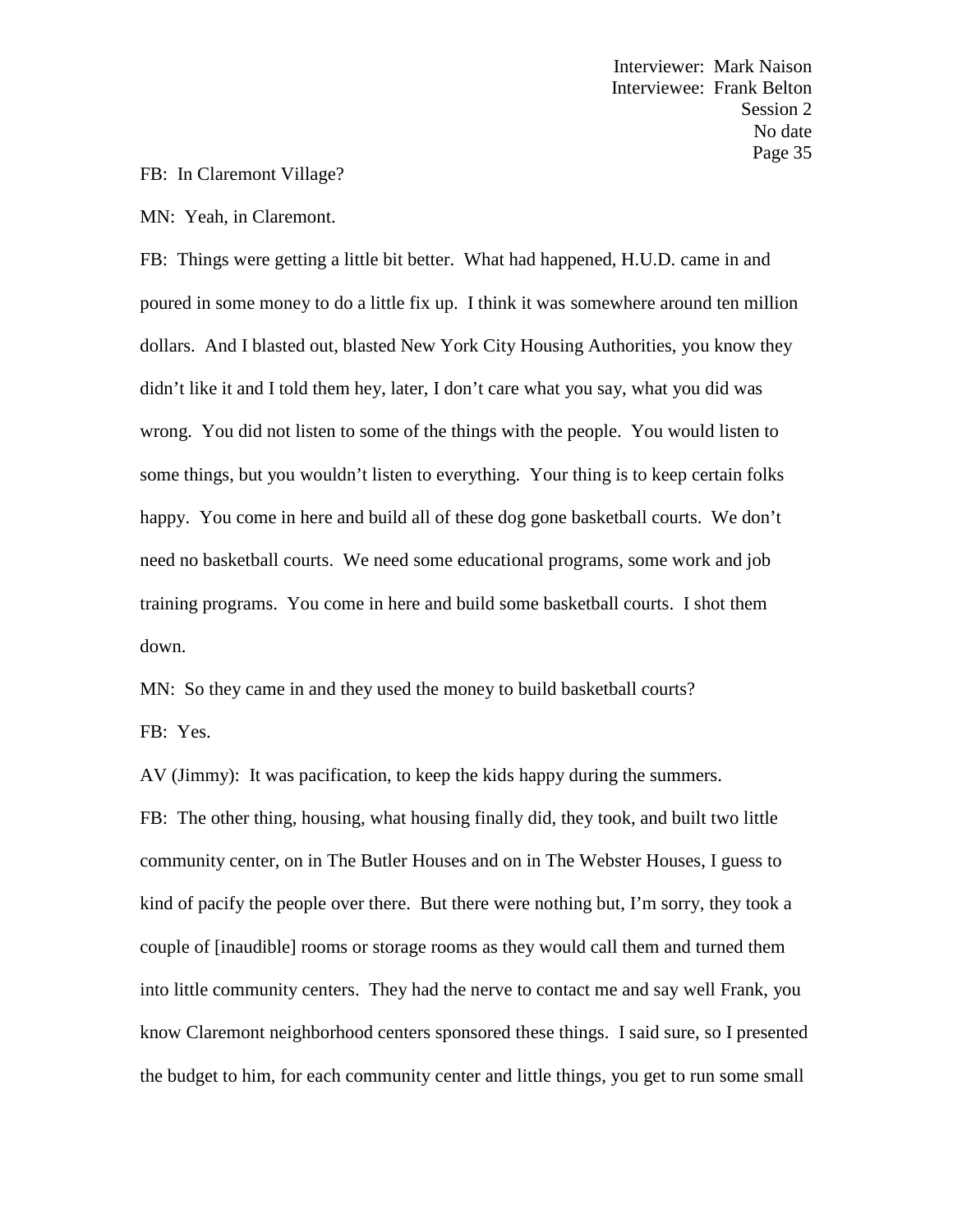little recreational programs and some tutorial programs and small family counseling programs out of the little, you know, nothing major. Oh so this is nice Frank, but we don't have any money and we kind of thought  $-1$  said no way, I'm going to take my little meager money I'm trying to stretch around the world, and y'all can't give me something, I said no way. And this was the same thing with New York City, with child development. I got a call one day "Oh Frank, we want Claremont neighborhood centers, they would like to sponsor it". I said sure, if you are willing to give us 15 percent of their operating budget as administrative costs, "Oh no, we thought" I said no, we don't [inaudible] free programs through New York City. And I stopped, I stopped. I remember back in 1980 that's when they were coming back with the evening after school programs and the New York City Youth Board was going to provide the money. An I sent a proposal down there worth about a hundred and forty six thousand dollars to run an afternoon and evening program five days a week, and I remember Mrs. Johnson who was the consultant for the New York City, for our area, for my agency called, "Oh Frank [inaudible] water." I think it was something like sixty-seven thousand dollars. "And could you come down here so we can start the paper work tomorrow and this and that". I said heck with coming down there tomorrow. I said we are going to discuss it. I got down there the next day, it went from \$67,000 to \$37,000. I said what happened. Overnight I lose thirty, [laughter]. I laughed at her, I said Mrs. Johnson, no, I'm not going to do it. I'm putting my foot down. I'm not going to run any half hearted program the city wants to fund. I'm not going to do it. They expect you to take this little money, and put your own money, and it was very difficult and still is today for Black agencies to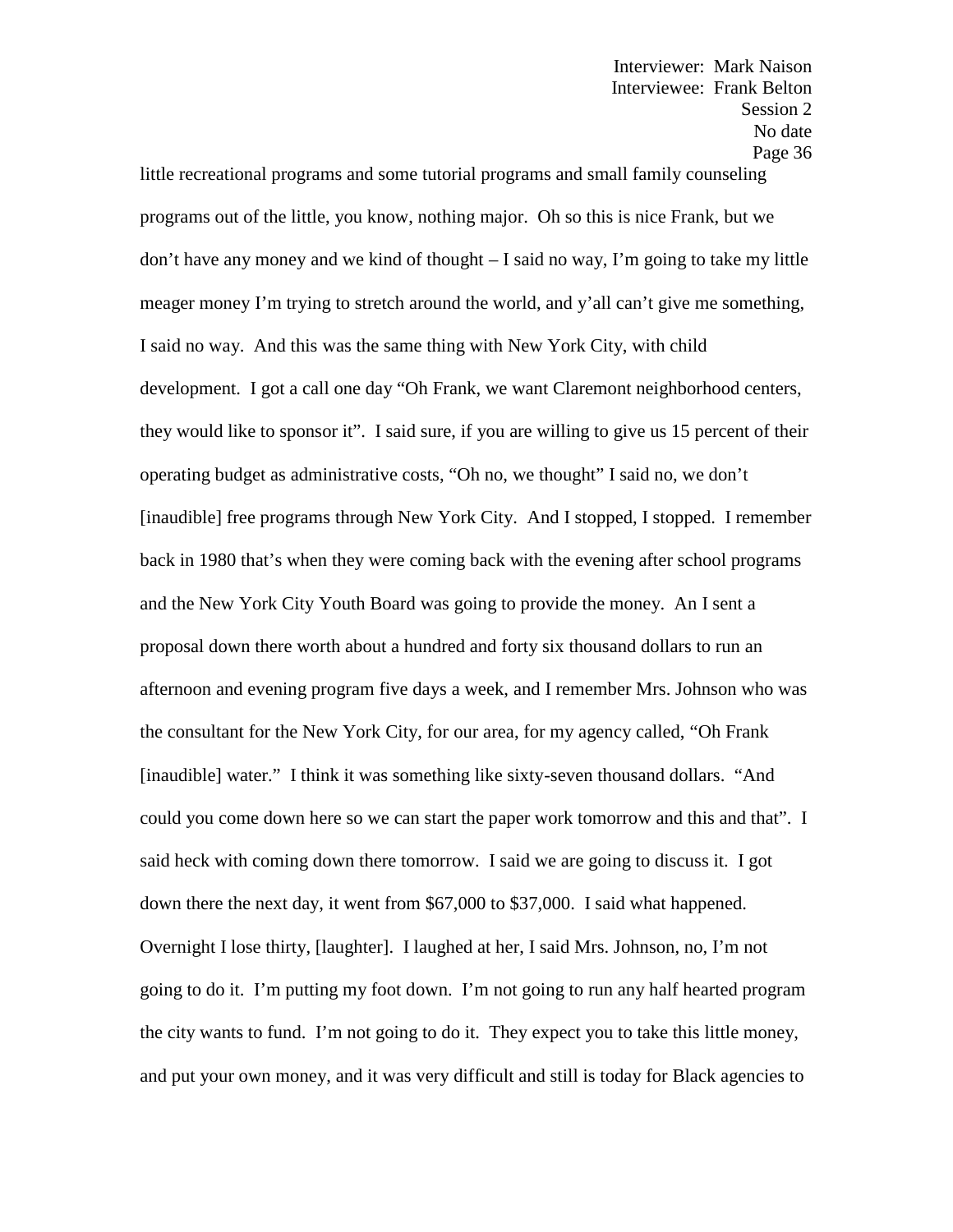raise money through the foundation. It's just difficult. We don't get money like some of those big agencies downtown get money from the foundations. Here in The Bronx, we have a dreary, I think at the time I was at Claremont, I probably got only 3 foundations grants and [inaudible] time.

MN: Was Claremont Village more African American than Latino in population, would you say?

FB: Yes, it was . In Claremont neighborhood centers, the population was heavy Afro, but we also served some Hispanics too. Go ahead Mark.

AV (Mark): I was going to ask, did you see a [inaudible] in teenage pregnancy?

FB: Oh yeah, at that time, we had a program - -

AV (Jimmy): Tip Program?

FB: Tip that was in the other houses. tip neighborhood center.

AV (Jimmy): They had a parenting program for males.

FB: Yeah, teenage fathers. We had a teenage pregnancy program [inaudible] we did individual counseling but we also did a school thing with various high schools and junior high schools, throughout the Morris, South Bronx Community. And that was funded through, in fact, I helped write the [inaudible] Gloria Davis, it came through her office okay, and the teenage pregnancy program. We served all totaled, on a yearly basis about 5,000 kids, from actually going to the high schools, and offering counseling sessions, not only groups, but individuals, we had them come to, individuals, who wanted them to come to the center for counseling and what not. We also had referral sources for them to go further in their pregnancy for females.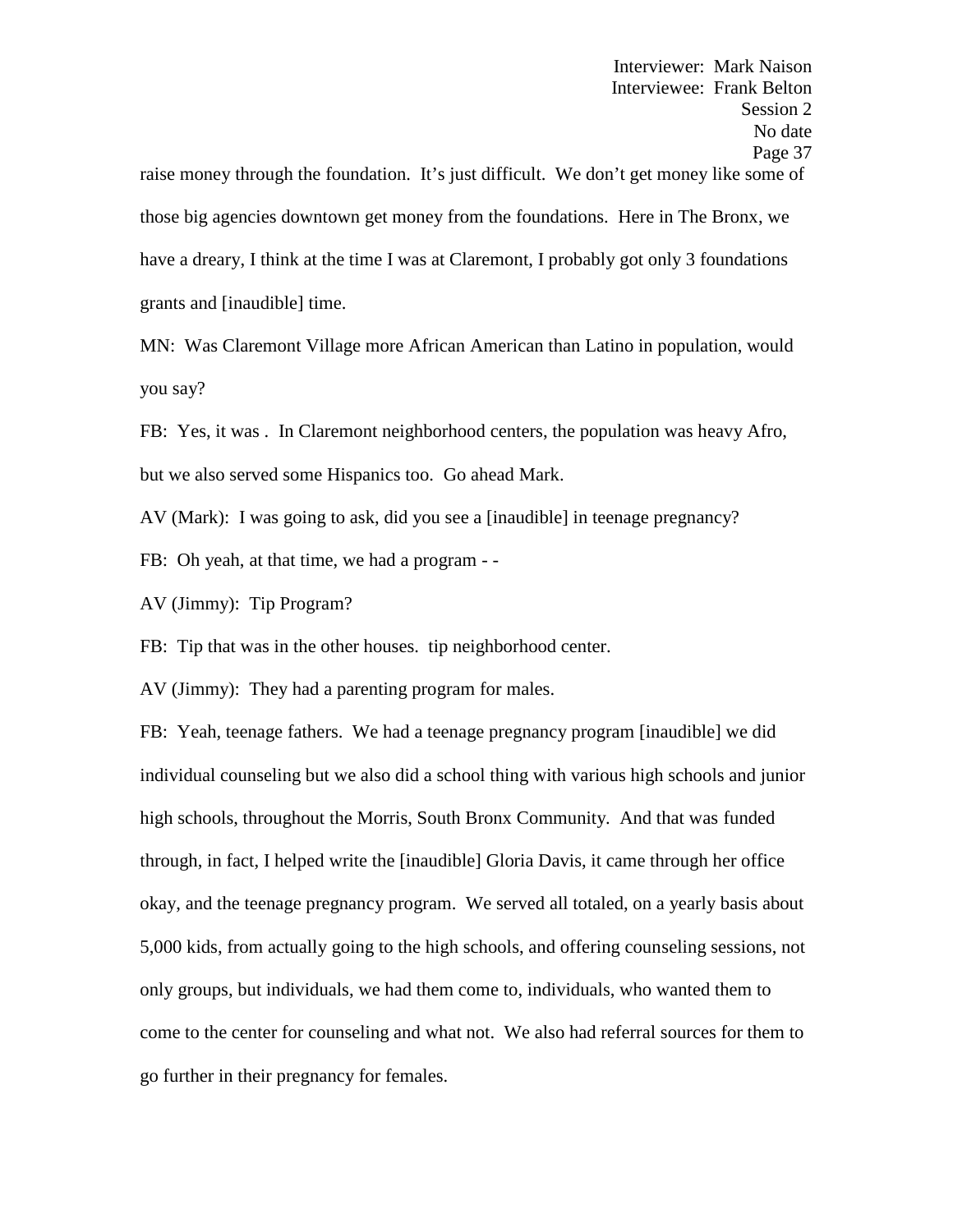AV (Mark): Did you see a rise when you started, a rise in the problem?

FB: Yeah, I'd seen, right there in Claremont Village, a twelve year old and a thirteen year old become pregnant. And I remember the 13 year old, no the 12 year old, she was on the track team and I remember Fernanda Harris was the track coach, she is now assistant principal at one of the local elementary schools right there in Claremont Village. And she came to me and she cried "what can I do?" I said, Fernanda, go up there and talk to the mother, I knew the mother but  $I - I$  said wont you talk to the mother and see what can be done. Fernanda came back and she was swelled up with tears crying, she said Mr. Belton, I couldn't believe, I couldn't believe her, she just broke me up. I said what happened Fernanda? Here her daughter is 12 going on 13 and she had the nerve to tell Fernanda, well I'm going to plan a baby shower for her, as if she was condoning her 12 year old daughter to become pregnant, but that lady, her apartment was like Grand Central Station. She had 2 older daughters and they had babies by 2 or 3 other guys and what not. This was kind of village wide in some situations.

MN: Did you go visit a lot of apartments when you were working there? FB: No, I didn't have, only a couple of board members or if I was providing some individual counseling to a family with a home visit or what not, but in some situations, the homes were terribly messed up. It was just like people developed an I don't care attitude, a mentality, quote unquote "F" it, I don't care.

MN: Now in a lot of other cities in the country, they have been knocking down the big public housing projects, much more than in New York.

FB: In New York, they haven't knocked down any.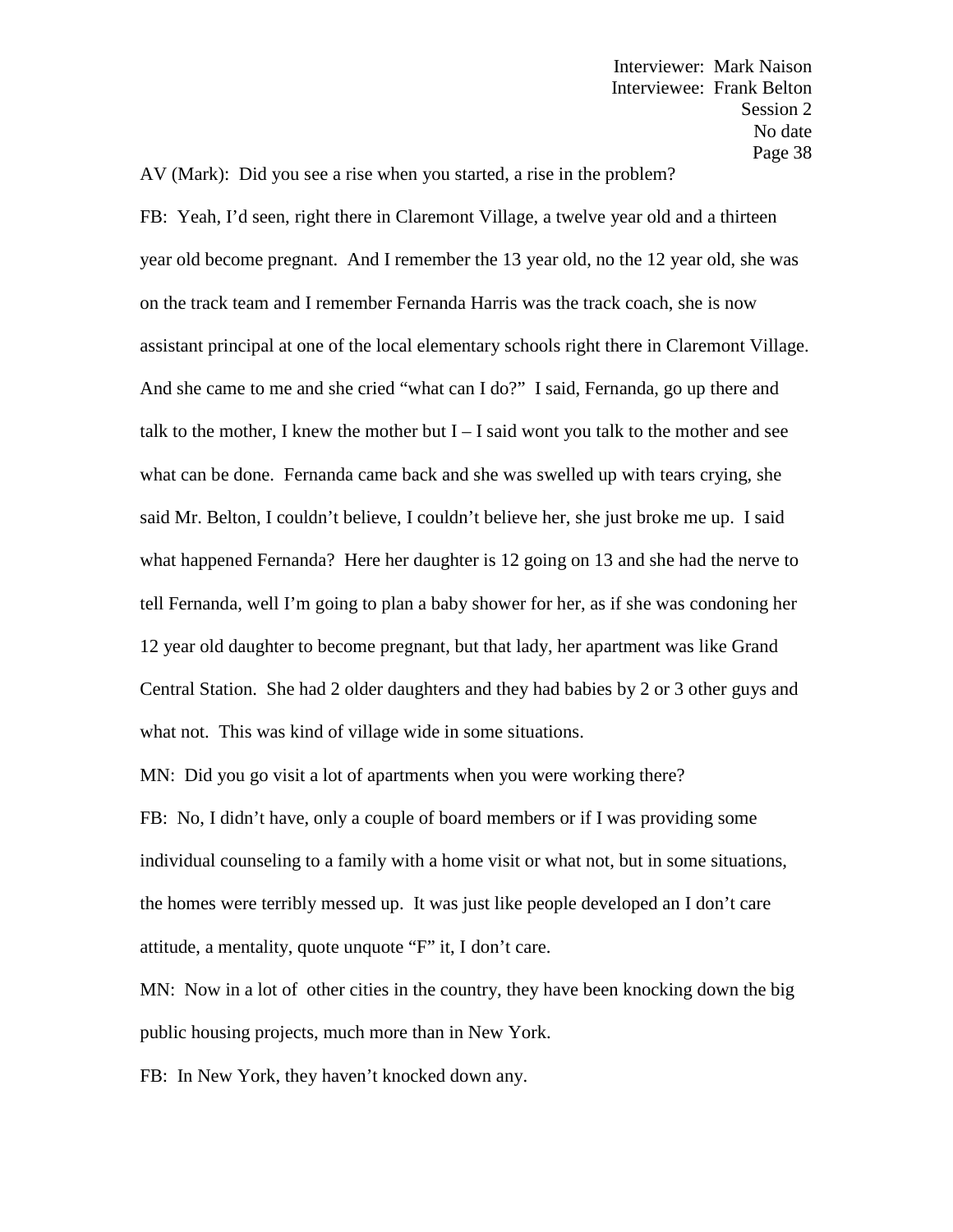MN: They just knocked one down in Brooklyn for the first time.

FB: Where was that?

MN: On Saratoga Avenue. The first time I've ever seen it in New York, a small one.

FB: Okay, a small one.

MN: Do you think that they should do that? Do you think that a place like Claremont now is more destructive in terms of its impact and the people and providing a place [inaudible] for the 20,000 people that live there.

FB: It could be very destructive, but you have to understand the mentality of the people in government. The government offers in many situations, a band-aid solution. It's so funny that Claremont Village was split up into three levels. I think the Morris Houses, Lewis Morris Houses was state funded. I think, no, the Lewis Morris Houses were federally funded, the Webster Houses was state funded, and Butler I think was City funded. You could see which side of the track got most of the money when that big federal H.U.D. money came down in 1981, 82, in terms of the rehabbing of it, the fixing of the Claremont Village.

MN: Was there a lot of doubling up of families when you were there? Two three families together living in apartments.

FB: No, that didn't take place there.

MN: From what I here there's a lot of that going on.

FB: Oh, it's going on - -<br>MN: Now?

FB: Now it is, --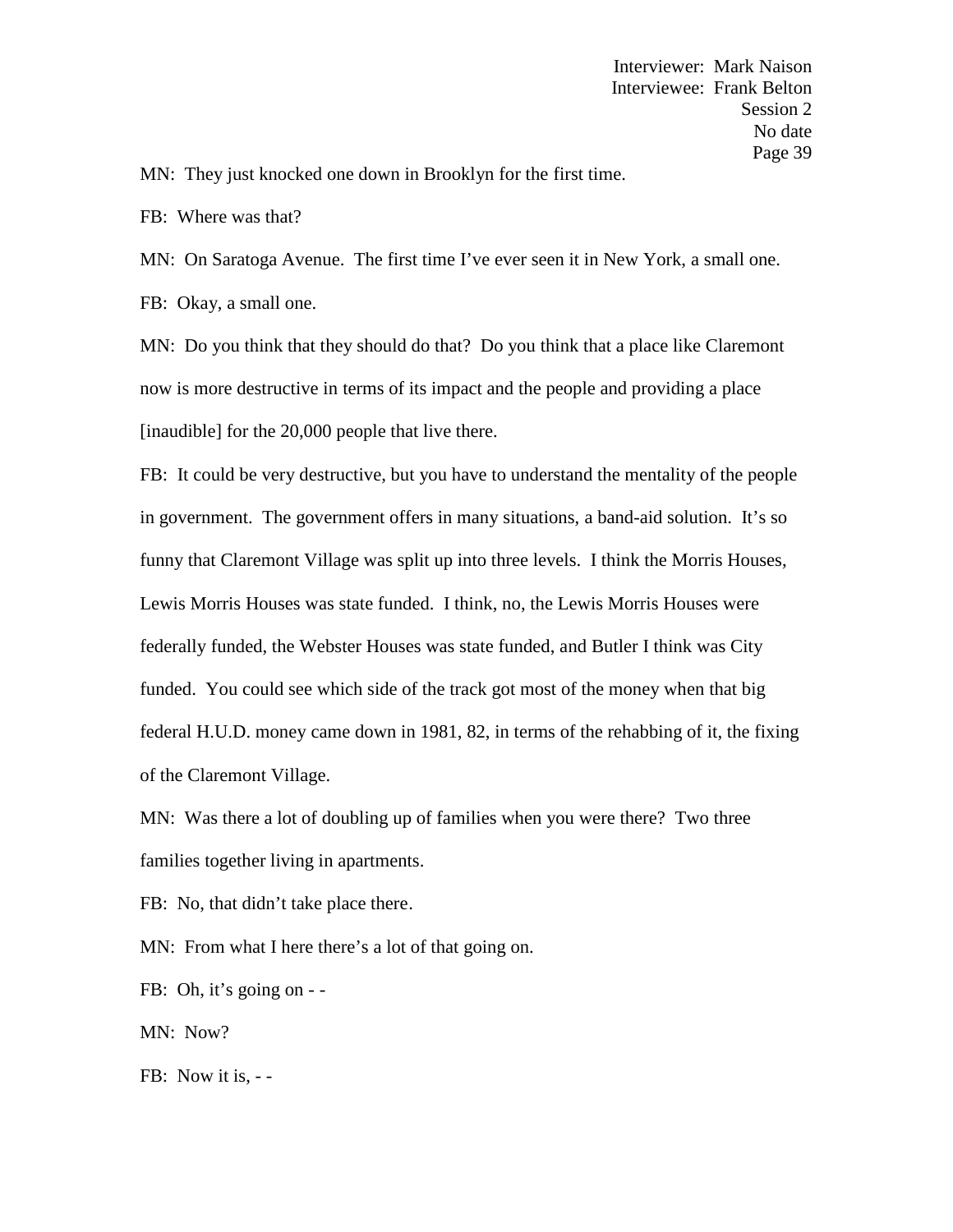### MN: But it wasn't then?

FB: Not then.

AV (Jimmy): Wasn't that usually a pattern of immigrant families where - -

FB: but you didn't have that many immigrant families moving into that immediate neighborhood at that time.

MN: At that time right.

FB: I remember years ago when I was coming along, the Hispanic community doubled up, Blacks doubled up, those who were moving from down South up South [laughter] and they had to double up for a certain time until they were able to get on their feet. And the people from the Caribbean's, just until they get on their feet. This was normal, I think for part of the early eighties, people doubled up because of a shortage of housing, I mean, blatant housing shortage here in New York. What you were saying, that was a small, they couldn't do that. What they did in St. Louis, a couple of other places - -

MN: Chicago - -<br>FB: Chicago too - -<br>MN: And Newark.

MN: And Newark, okay, they couldn't do that in New York City because where are you going to put the people. And there was a question at one time of turning some of those housing developments into coops, which hasn't taken place.

AV (Jimmy): Also some of them have been privatized. They sold them off to private agencies to manage the same complex and it hasn't worked like that. In Mt. Vernon they tried it like that.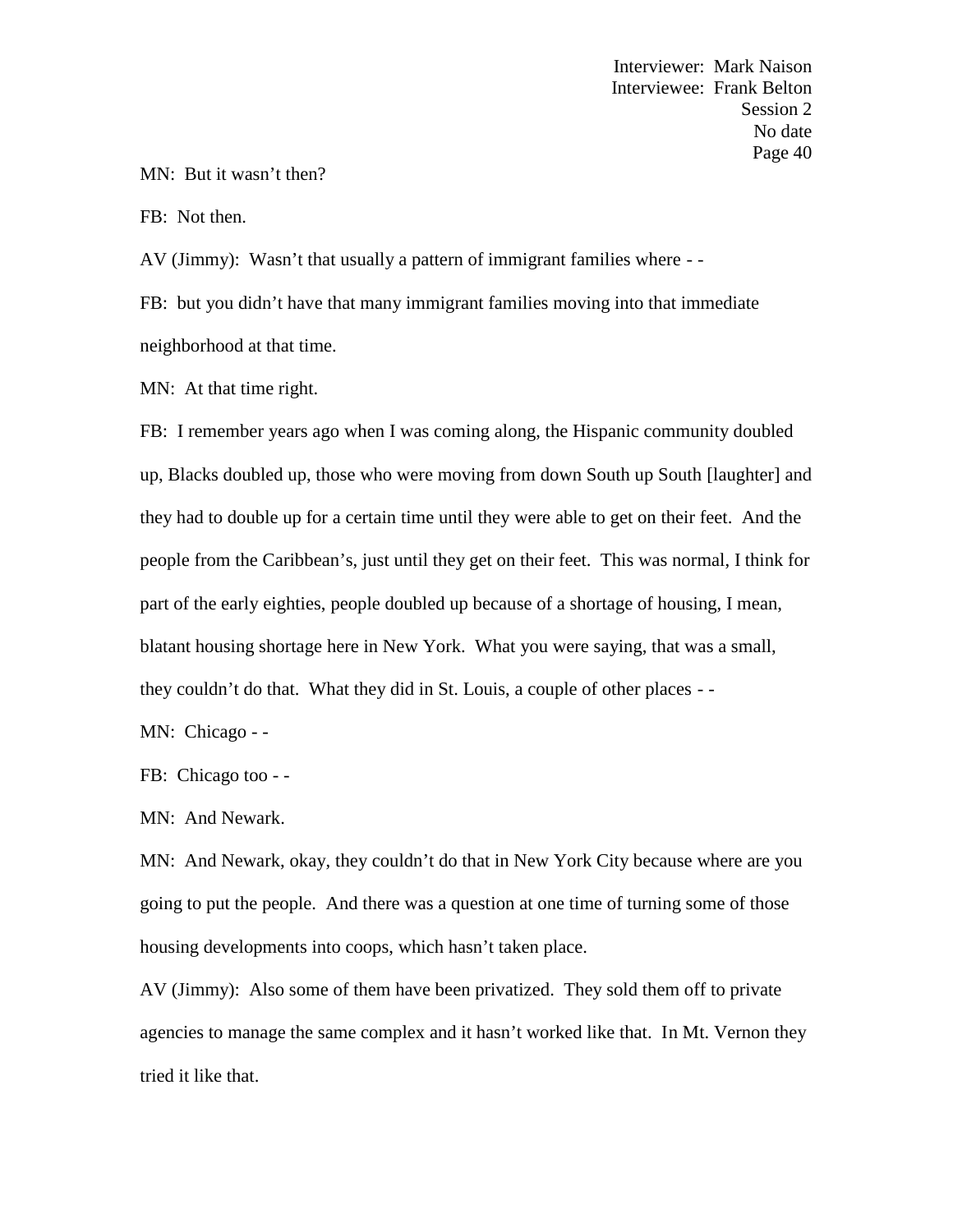FB: Yeah, New York compared to other places is a different beast, it's a whole different beast than any of the other cities and towns around the country. It's just the mentality, those people between Washington and New York, they put up these monstrosities, eye sores which they became, but they didn't also provide the built in services that were needed for the families that you are putting in these low income houses. In some of the white neighborhoods, they did it, but in a lot of the Black and Hispanic neighborhoods and the lower east side, in some of the developments down there they did, but as they moved north, east and west, they didn't do it. I can't understand how they could build a community center in northeast Bronx and they just now found money to build a gymnasium at the Edenwall Houses.

AV (Jimmy): [inaudible]

FB: Huh?

AV (Jimmy): It's over [inaudible]

FB: Yeah, okay. They just finally built a gymnasium and this is the kind of mentality that's happening here in New York City. You don't have the go through services. You think about it after the structure is up, what are we going to do now? And then it's too late because then you can't get anymore money to provide the basic services that need to be provided for the clientele that are living in these houses. It hasn't been done and I don't think it ever will be done because people do not listen. And I get the so called political people , they don't listen, in terms of, oh go ahead.

AV (Mark): Well I was going to say back to what Dr. Naison asked you before about voting, it doesn't seem like you have a high percentage of people that vote in any of these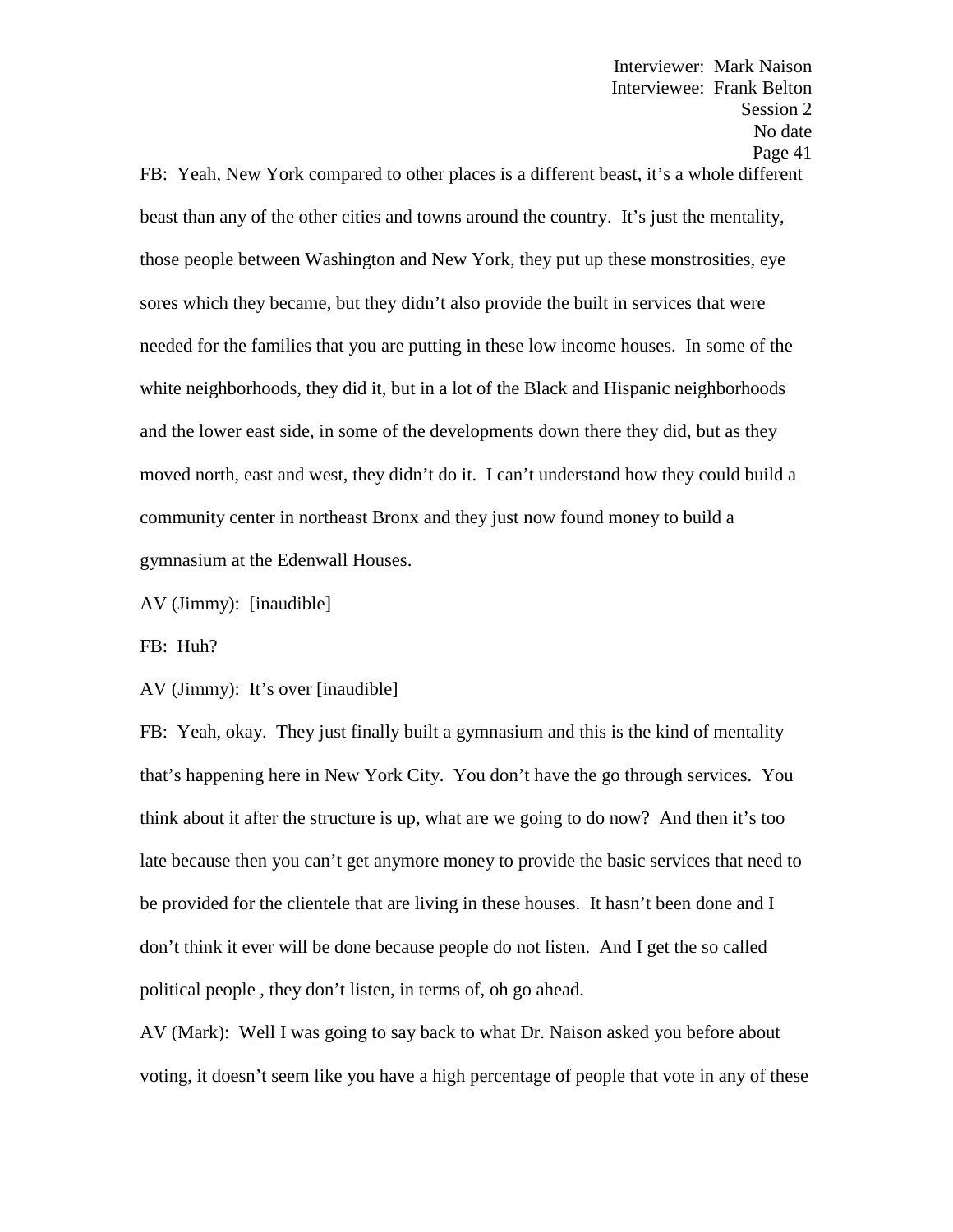housing projects in New York and I believe if something like that came out where you would have a higher percentage of voters, then the politicians would be forced because of the issues in the neighborhood, but that's not the case, there are not a lot of minorities coming out to vote in November.

FB: When they did come out, they voted for the same person. And I guess that we found out that these turn key, I call them turn key politicians, don't do nothing for the basic constituency. They talk a good game, and they have a very good habit of personalizing what they do. I, I, I, I think sometimes they are going to choke themselves on I, I, I, I did this. Where? Show me, but people are not sophisticated enough and [inaudible] to challenge the so called political elected official. And that's why every two years, they are re-elected. And they do not make demands like in your white neighborhoods. they demand, but in the Black and Latino.

MN: We are running out of tape, so I wan to give you a chance to sum up this whole experience, in terms of what you feel your biggest accomplishments were in that whole period in Claremont and then what's happened since you left.

FB: Since I left Claremont, the good thing is that the person that was one year between the time I left and the new director coming on when it was kind of dormant, people, and these were educated people, did not think about the constituency there in that neighborhood. Most of the people sitting on that board did not live in the neighborhood at the time. I think one or two people on that board lived in the neighborhood. The rest lived outside. And they went ahead and hired somebody who was not a social worker, who did not have a degree, never ran a community center in his life, but they hired him to